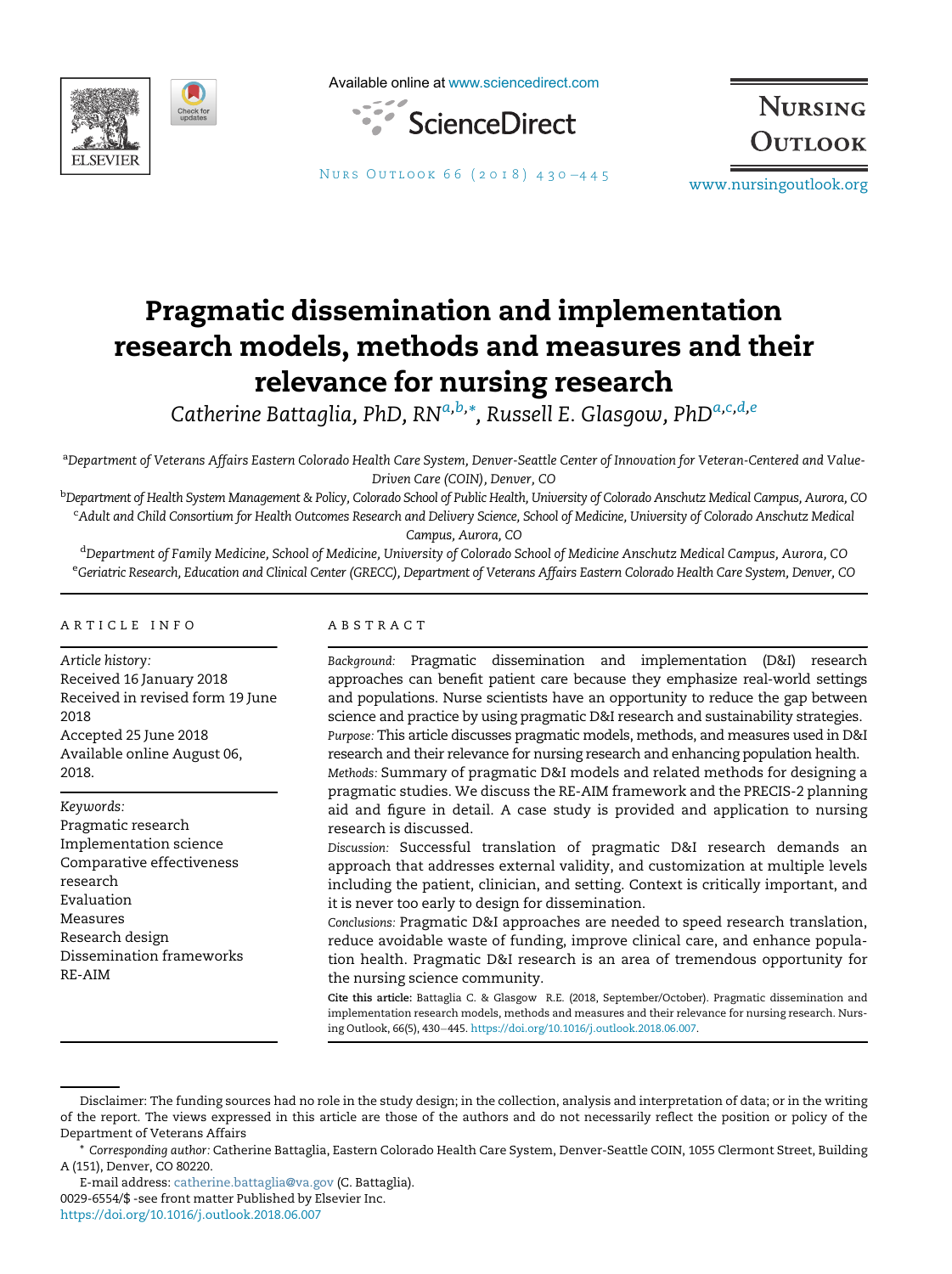## Background

The American Academy of Nursing (AAN), through the Council for the Advancement of Nursing Science (CANS), has recently set forth a blueprint of nursing science priorities that is "relevant to nurse scientists and nurses who transform and translate our science to meet the healthcare needs of individuals and populations" [\(Eckardt et al., 2017\)](#page-13-0). The nursing science community is poised to address this research agenda by developing effective, patient-centered interventions that inform clinical practice, promote health, and improve patient outcomes ([Grady & Gough, 2015;](#page-13-1) [King & Thompson, 2008\)](#page-13-1). Although generating new knowledge is critically important, it is not enough. Nurse scientist must consider implementation, dissemination and sustainability strategies to transform and translate science to improve health, at both individual and population levels [\(Grady & Gough, 2015\)](#page-13-1).

In the current research environment, there is enormous pressure to accelerate the translation of evidence-based findings into practice. National networks such as the Department of Veterans Affairs (VA) Quality Enhancement Research Initiative (QUERI) has been supporting rapid implementation of research into clinical practice since 1998 and serves as an example of how to promote the uptake of effective practices into routine care [\(Kilbourne, Elwy, Sales, & Atkins, 2017\)](#page-14-0). To successfully meet their mission, QUERI programs apply pragmatic models and methods when designing research and quality improvement projects. Other institutions including Agency for Healthcare Research and Quality, the National Institutes of Health (NIH) Pragmatic Trials Collaboratory and Clinical Translational Science Awards, the Patient Centered Outcomes Research Institute, as well as various foundations and institutes have also made major commitments to implementation science research. Given the clinical focus of nursing science, nurses have an unprecedented opportunity to impact individual and population health outcomes along the care continuum ([The NINR Strategic Plan, 2016\)](#page-15-0). The AAN, CANS, and National Institute of Nursing Research (NINR) support training and career development to advance the benefits of nursing science on health ([Eckardt et al., 2017;](#page-13-0) [Fawcett & Ellenbecker, 2015; Stone, Cohen, & Pincus,](#page-13-0) [2017; The NINR Strategic Plan, 2016\)](#page-13-0).

Although efficacy randomized controlled clinical trials (RCTs) have traditionally been considered the gold standard for conducting intervention studies, results from these trials have often not translated well or rapidly into clinical practice. Many reasons have been cited for this lack of uptake ([Chalmers & Glasziou,](#page-13-2) [2009; Moher et al., 2016](#page-13-2)), but the most common reason for non-adoption is that the research being conducted is not seen as relevant to patients or clinicians ([Rothwell, 2005](#page-15-1)). Rarely, do such "gold standard" efficacy RCTs produce findings that are generalizable to clinical practice or low resource community settings or vulnerable populations. These trials are interested in determining if an intervention will work for carefully selected populations under optimal conditions ([Glasgow, Brownson, & Kessler, 2013; Loudon et al.,](#page-13-3) [2015\)](#page-13-3). Pragmatic dissemination and implementation (D&I) research, sometimes called practice-based research or clinical effectiveness research ([King &](#page-14-1) [Thompson, 2008\)](#page-14-1), and including some types of comparative effectiveness research (CER) designs ([Glasgow](#page-13-4) [& Rabin, 2014; Glasgow & Steiner, 2012](#page-13-4)) are fundamentally different from efficacy RCTs. By pragmatic we mean research conducted under close to real world condition's including settings, staff, patients, resources, and measures. Since pragmatic D&I research is a relatively young field with national and international roots, terminology can be confusing for those in the field since it has not been standardized. In this article, we will use terms common to the U.S. research field. Terminology for D&I research is summarized (See Glossary) and discussed in great length in [Rabin and](#page-14-2) [Brownson \(2018\)](#page-14-2). Pragmatic D&I research is designed to be more relevant to clinical and/or policy decisions since they are based in real-world settings and address whether an intervention or program will work under usual and diverse conditions [\(Ford & Norrie, 2016;](#page-13-5) [Glasgow, 2013; Loudon et al., 2015](#page-13-5)). In the UK, the term process evaluation has been used to address similar issues, most notably in the Medical Research Council guidance on process evaluation of complex interventions ([Moore et al., 2015](#page-14-3)).

Nursing science tackles complex research questions spanning the care continuum that have a significant impact on the health of populations. Translating this science into real-world settings with diverse and complex populations is within the skillset of nurse scientists. We will describe approaches to pragmatic D&I research that overcome the challenges experienced with traditional study designs. Secondly, we will discuss pragmatic D&I research models, methods, and measures used in D&I research. A case study is provided; application to nursing research and population health will be discussed; and a list of supplemental resources is provided for readers interested in learning more.

# Pragmatic Dissemination & Innovation (D&I) Models

Pragmatic research trials have several key characteristics that distinguish them from traditional efficacy RCTs [\(Pragmatic Trials Workshop Handbook, 2014\)](#page-14-4). Pragmatic trials are appropriate for conducting and synthesizing research that compares the feasibility, generalizability, and effectiveness of different interventions to improve health outcomes [\(Stone et al.,](#page-15-2) [2017\)](#page-15-2). Pragmatic trials address questions important to stakeholders, which include patients, clinicians, and decision-makers (administrator and policy makers).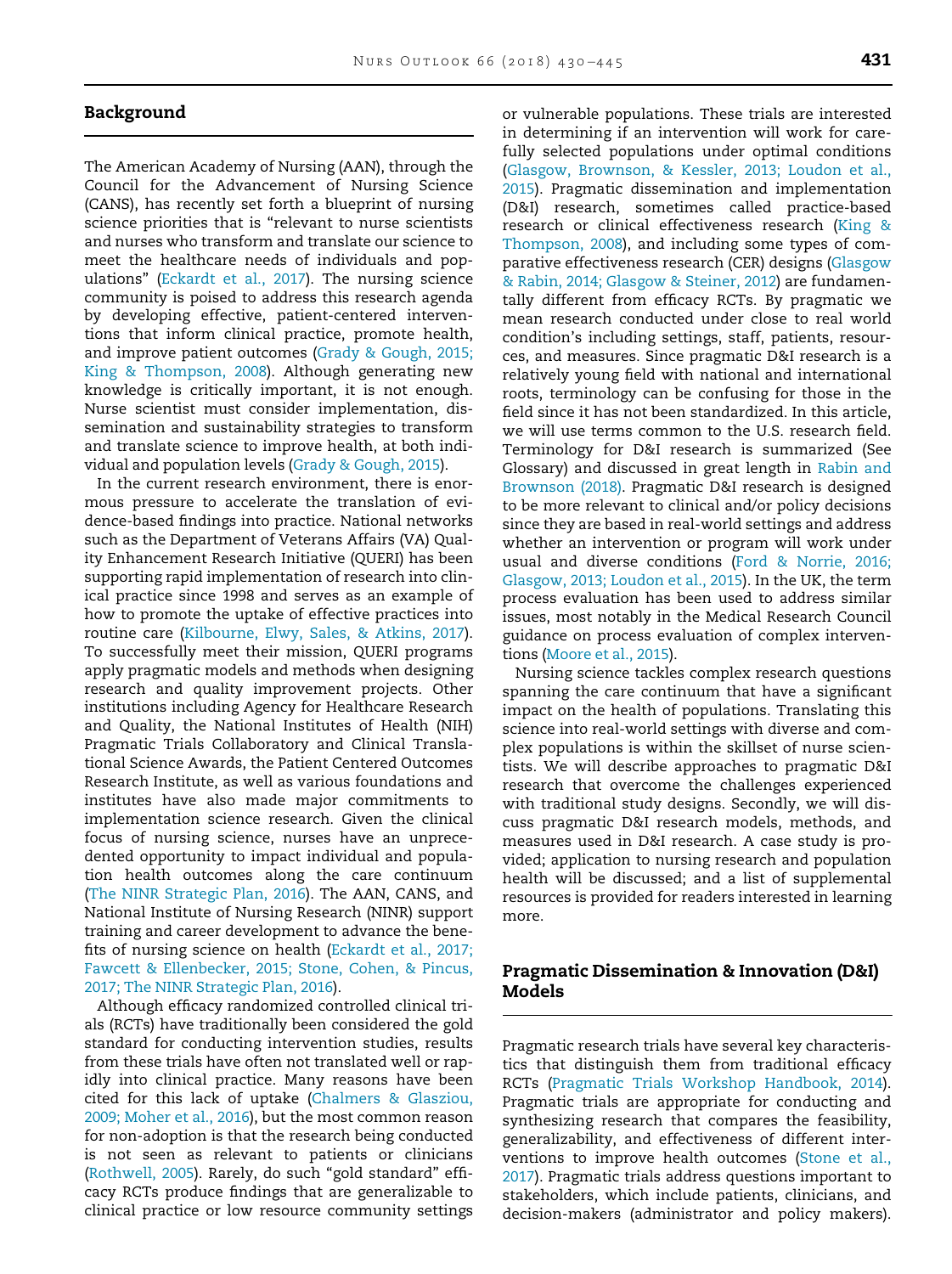Table 1 - Differences Between Pragmatic D&I and Clinical Efficacy Trials

<span id="page-2-0"></span>They take place in settings where typical patients usually receive care or a given intervention and usually compare different real-world alternatives, rather than using placebo, no treatment, or usual care controls ([Glasgow, Magid, Beck, Ritzwoller, & Estabrooks, 2005;](#page-13-6) [Krist et al., 2013](#page-13-6)). [Table 1](#page-2-0) summarizes key differences between pragmatic trials and traditional clinical efficacy trials such as stakeholder engagement, research design, and outcomes measures ([Krist et al., 2013\)](#page-14-5). We should note, no study is completely pragmatic or completely an efficacy trial (or explanatory in different countries' terminology) but for information purposes, [Table 1](#page-2-0) presents the characteristics of completely pragmatic and efficacy trials as exemplified by traditional pharmacological trials. We acknowledge there has been movement over recent years to have at least some level of stakeholder involvement even in traditional clinical efficacy trials, much of it spurred by the Patient Centered Outcomes Research Institute (PCORI).

Highly controlled efficacy RCTs emphasizing procedures that minimize variability (in settings, staff, patients, and outcomes studies) can be challenging to generalize or sustain in practice or communities. In fact, many interventions do not realize their full potential when implemented outside of this controlled environment. This "voltage drop" in effectiveness maybe due to reduced fidelity of the intervention when disseminated to other settings, lack of guidance in customizing interventions to the local context, and often inadequate resources ([Chambers & Norton, 2016;](#page-13-7) [Chambers, Glasgow, & Stange, 2013; Kilbourne, Neu](#page-13-7)[mann, Pincus, Bauer, & Stall, 2007; Rothwell, 2005\)](#page-13-7). It is never too early for researchers to think about designing for dissemination since stakeholders will need detailed guidance when implementing and customizing an intervention.

[Tabak, Khoong, Chambers, and Brownson \(2012\),](#page-15-3) presented 61 models used in D&I research. Today, there are well over 100 models and/or frameworks available along with detailed information about what models are most focused on what settings, which constructs, and for what purposes ([Birken et al., 2017;](#page-12-0) [Dis](#page-13-8)[semination & Implementation Models in Health](#page-13-8) [Research & Practice\)](#page-13-8). Although many commonalities exist across models and frameworks in D&I science, there are three main reasons for using them: (a) describing the process of translating research into practice, (b) explaining what influences implementation outcomes, and (c) evaluating implementation ([Nilsen, 2015\)](#page-14-6). [Birken et al. \(2017\)](#page-12-0) reported the most common reason for using a conceptual model or framework was to identify key constructs that may serve as barriers or facilitators. Importantly, using a model throughout the research process contributes to the study's success ([Tabak et al., 2012](#page-15-3)). A useful guide to selecting and adapting D&I models is provided at [www.dissemination-implementation.org](http://www.dissemination-implementation.org).

In recent years, there has been a ground-swell of interest in learning more about pragmatic research due to the release of the Consolidated Standards of Reporting

|                                           | Table 1 - Differences Between Pragmatic D&I and Clinical Efficacy Trials                                                                                                                                   |                                                                                                                                                                                                     |
|-------------------------------------------|------------------------------------------------------------------------------------------------------------------------------------------------------------------------------------------------------------|-----------------------------------------------------------------------------------------------------------------------------------------------------------------------------------------------------|
|                                           | Pragmatic D&I Trials                                                                                                                                                                                       | Clinical Efficacy Trials                                                                                                                                                                            |
| involvement<br>stakeholder<br>Multi-level | Engaged various stakeholders including providers, leadership, and patients in all<br>collection, study conduct,<br>interpreting results, and disseminating findings<br>study phases including design, data | Limited engagement, often only selected individuals in response<br>to investigator ideas or to help with recruitment only                                                                           |
| Research design                           | Includes internal and external validity, both fidelity and local adaptation,<br>real life settings andpopulations, contextual assessments                                                                  | Focus on limiting threats to internal validity and minimizing<br>variability; typically uses randomized controlled trials;<br>participants and settings are frequently selected to be<br>homogenous |
| Outcomes                                  | Reach, effectiveness, adoption, implementation, comparative<br>effectiveness, costs, sustainability                                                                                                        | Efficacy, mechanism identification, component analysis                                                                                                                                              |
| Measures                                  | with rapid clinical utility,<br>feasible in real world and low-resource settings<br>Brief, sensitive to change, actionable v                                                                               | Validated measures that minimize bias, focus on internal<br>consistency and theory rather than clinical relevance                                                                                   |
| Costs                                     | Assessments include intervention costs and replication costs in<br>relation to outcomes                                                                                                                    | (Gaglio et al., 2013; Harden et al., 2015; Proctor et al., 2011)<br>Frequently not collected or reported                                                                                            |
| Data source                               | Often includes existing data (electronic health records, administrative data)<br>and brief patient reports                                                                                                 | usually involves additional visits for data collection<br>Data generation and collection part of clinical trial;                                                                                    |
| Analyses                                  | Process and outcome analyses relevant to various stakeholders;<br>use mixed methods                                                                                                                        | Specified, a priori, and typically restricted to investigator<br>hypotheses                                                                                                                         |
| Results                                   | Feasible for broad implementation                                                                                                                                                                          | Usually a delayed implementation cycle                                                                                                                                                              |
| Adapted from Krist et al. (2013).         |                                                                                                                                                                                                            |                                                                                                                                                                                                     |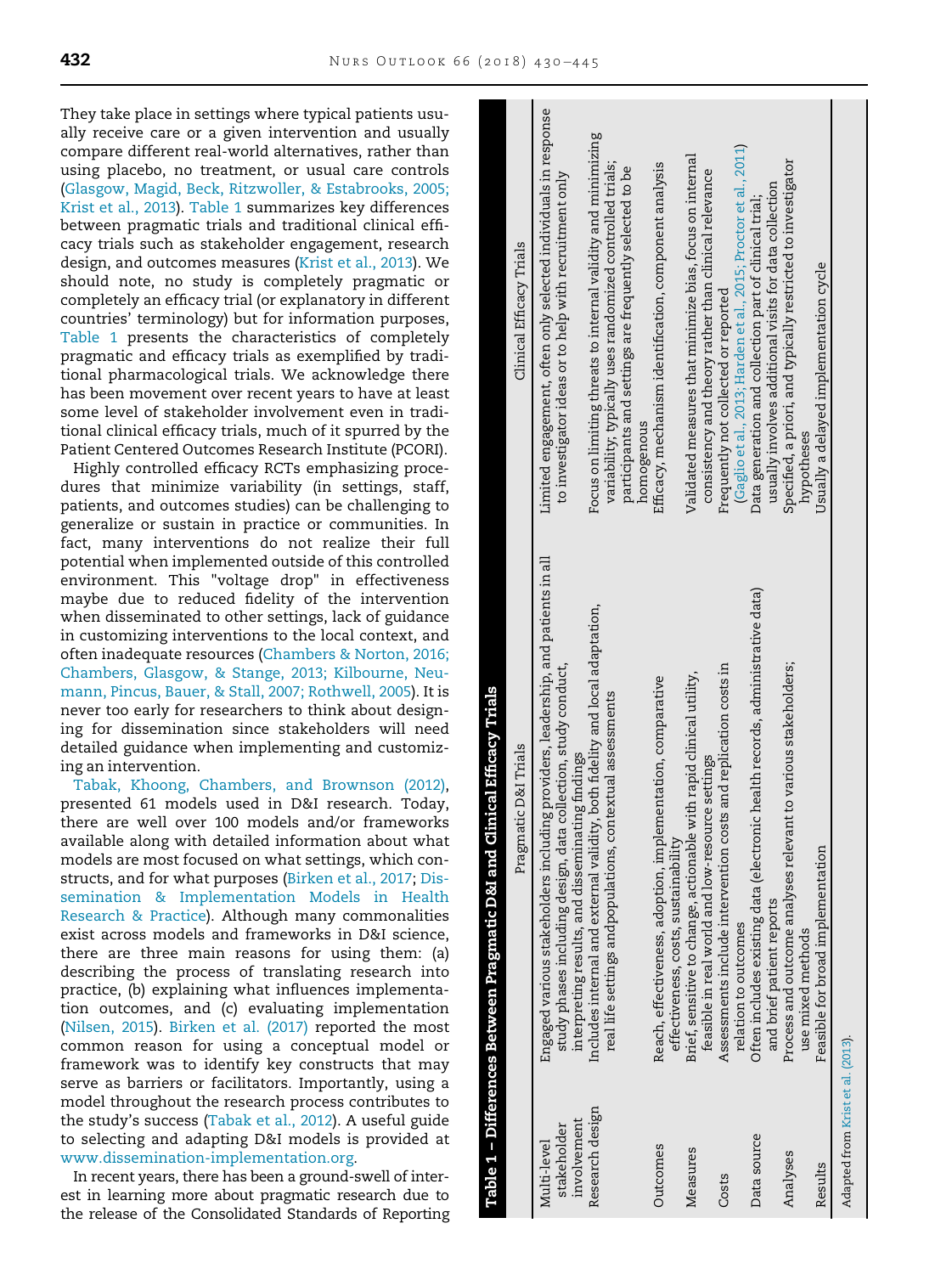Trials (CONSORT) statement [\(Consolidated Standards of](#page-13-10) [Reporting Trials\)](#page-13-10). This checklist was originally intended to improve reporting of RCTs, but in 2008 was expanded to include pragmatic trials [\(Zwarenstein et al., 2008\)](#page-15-4). Additional guidance, especially contributing to this interest, was the Pragmatic-Explanatory Continuum Indicator Summary (PRECIS) tool to help design pragmatic trials [\(Thorpe et al., 2009\)](#page-15-5). The PRECIS and expanded CONSORT checklist may also be used for reporting on and evaluating the published literature ([Gaglio, Phillips,](#page-13-11) [Heurtin-Roberts, Sanchez, & Glasgow, 2014; Loudon et](#page-13-11) [al., 2015; Zwarenstein et al., 2008](#page-13-11)). Below we discuss three models that may be of interest to readers, which are more pragmatic than many others; providing more detail for the RE-AIM model [\(Glasgow, Vogt, & Boles,](#page-13-12) [1999; Glasgow & Estabrooks, 2018](#page-13-12)) since we have worked most closely with it.

The Knowledge to Action framework ([Wilson, Brady,](#page-15-6) [& Lesesne, 2011](#page-15-6)) is a process model and is used to guide the process of translating the research into practice by specifying stages involved in the translation process ([Nilsen, 2015\)](#page-14-6). Many such process models originated in the field of nursing research and facilitate implementation by providing "how-to" guidelines for planning and executing implementation strategies as well as foster translation, communication, and collaboration ([Nilsen,](#page-14-6) [2015; Wilson et al., 2011\)](#page-14-6). Related Knowledge to Action frameworks have been widely used in Canadian pragmatic research ([Graham et al., 2006](#page-13-13)).

Replicating Effective Programs (REP) is another framework that provides a roadmap for implementing evidence-based interventions into community-based settings through a combination of intervention "packaging," training, technical assistance, and other strategies to maximize the chances for sustaining the interventions ([Kilbourne et al., 2007\)](#page-14-7). There are four phases to REP: pre-conditions, pre-implementation, implementation, and maintenance or evolution. The main idea behind the REP is for the research team to work with stakeholders at each phase to develop a "package" that provides enough details so the stakeholders can customize the intervention to meet the local needs. REP packages are distinctly different from "toolkits" because they provide specific details regarding the intervention as well as operationalized options for adapting delivery of an intervention to local organizations in a way that does not compromise the intervention's core elements ([Kilbourne et al., 2007](#page-14-7)). REP has been widely used in programs sponsored by the [Centers for Disease Control and Prevention \(2017\)](#page-13-14).

#### RE-AIM

The RE-AIM framework is close to 20 years old and was designed for all stages of research from planning through evaluation and reporting ([Glasgow et al.,](#page-13-12) [1999\)](#page-13-12). RE-AIM focuses attention on five dimensions (Reach, Effectiveness, Adoption, Implementation, and Maintenance) that influence population health outcomes and follow a logical sequence, beginning with

reach and adoption, followed by implementation and efficacy or effectiveness, and finishing with maintenance [\(Gaglio, Shoup, & Glasgow, 2013; Glasgow, 2013](#page-13-9)).

Recent reviews have documented that RE-AIM has been extensively used in both publications and grant applications. Researchers found that RE-AIM was the D&I model most often used between 2000 and 2016 for NIH and CDC grant applications [\(Vinson, Stamatakis,](#page-15-7) [& Kerner, 2018](#page-15-7)). Other reviews also documented the widespread use of RE-AIM, which has been used in over 440 publications ([Gaglio et al., 2013; Harden et al.,](#page-13-9) [2015; Tinkle, Kimball, Haozous, Shuster, & Meize-Gro](#page-13-9)[chowski, 2013; RE-AIM](#page-13-9)). A detailed review of their findings is beyond the scope of this paper, but one finding is that it is often not possible to employ all aspects of the RE-AIM model (or most other models). This is especially true in community and clinical applications that are not supported by large research and evaluation budgets [\(Ory et al., 2014](#page-14-8)). These reviews have found that effectiveness and implementation (fidelity) are most frequently assessed, and that maintenance and costs (of implementation) are the least often reported ([Gaglio et al., 2013; Harden et al., 2015; Kessler et al.,](#page-13-9) [2013\)](#page-13-9).

[Kessler et al. \(2013\)](#page-14-9) found that there was often confusion between the RE-AIM concepts of reach and adoption in their review of grant proposals. Reach represents the participation and representativeness at the individual (consumer or patient) and adoption addresses participation and representativeness at multiple setting and staff levels. Representativeness of participants, settings, and the practitioners can be accomplished by comparing demographic characteristics and other relevant variables between participants and nonparticipants and by reporting the most com-mon reasons for declining participation [\(Kessler et al.,](#page-14-9) [2013\)](#page-14-9).

[Glasgow and Estabrooks \(2018\)](#page-13-15) have addressed the issue of "what is pragmatically possible and what should be expected when using RE-AIM?" They recommended: (a) that all projects consider all RE-AIM dimensions when planning an intervention or study evaluation; (b) that the research team, including multiple stakeholders, decides which dimensions are most important to that application; (c) which dimensions should be targeted for intervention (e.g., focus on enhancing reach); and (d) which dimensions should be assessed. Furthermore, they argued that pragmatic application of RE-AIM does not require comprehensive measurement of each dimension and all issues within that component, but that the sequence of decisions be explained and justified a priori to enhance transparency; and be practical [\(Glasgow & Estabrooks, 2018\)](#page-13-15). [Table 2](#page-4-0) presents a pragmatic translation of key RE-AIM dimensions and user friendly who, what, where, why, when type questions to which stakeholders can more likely relate.

The RE-AIM framework can also be used to enhance translation and dissemination [\(Tabak et al., 2012\)](#page-15-3). [Table 3](#page-5-0) provides a definition for each RE-AIM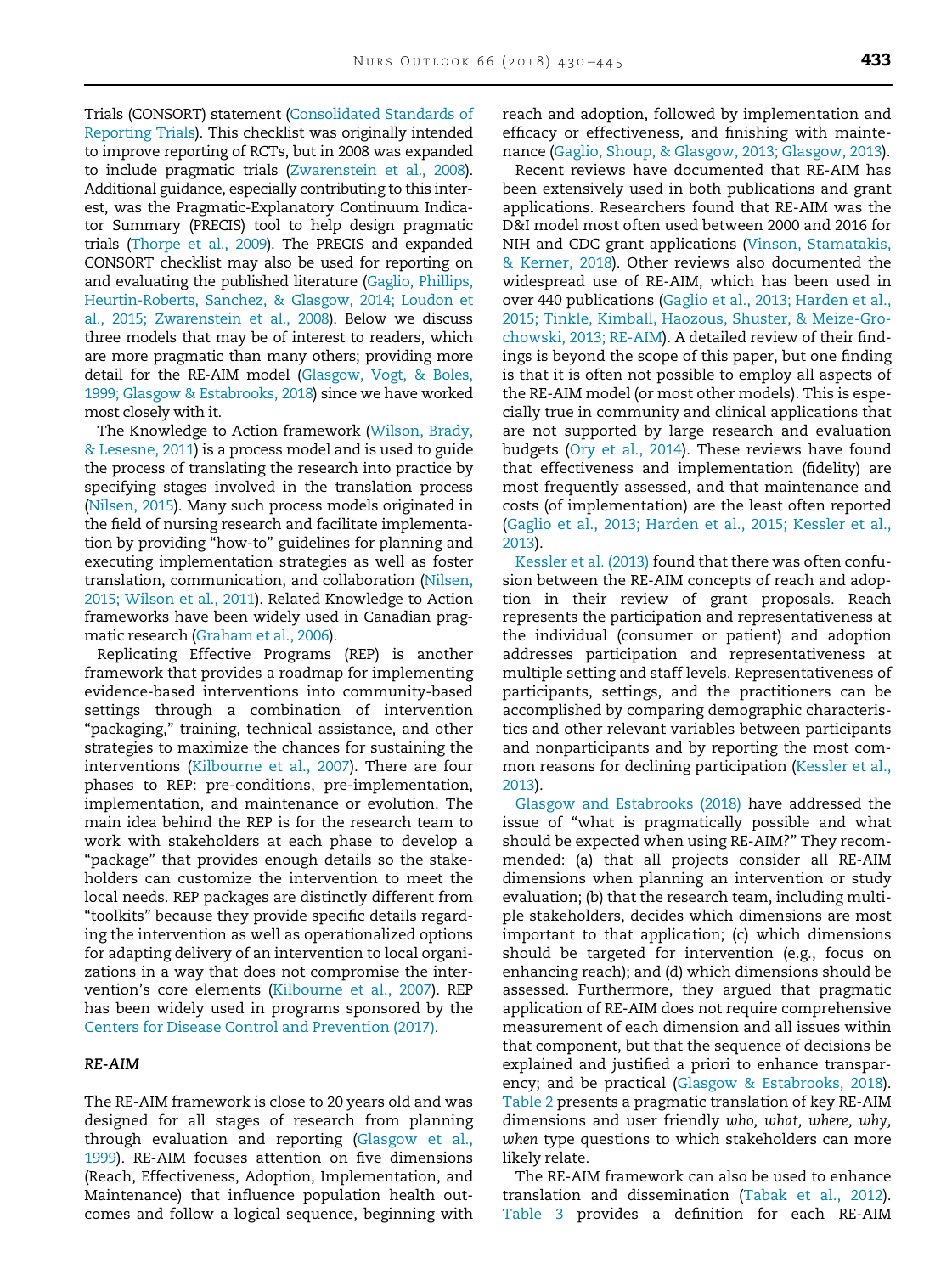<span id="page-4-0"></span>

| Table 2 - Pragmatic RE-AIM Questions        |                                                                                                                                                                       |  |  |  |
|---------------------------------------------|-----------------------------------------------------------------------------------------------------------------------------------------------------------------------|--|--|--|
| RE-AIM dimension                            | Key pragmatic questions                                                                                                                                               |  |  |  |
| Reach                                       | WHO is (was) intended to benefit and who actually participates or is exposed to the intervention?                                                                     |  |  |  |
| Effectiveness                               | WHAT is (was) the most important benefits you are trying to achieve and what is (was) the likelihood<br>of negative outcomes?                                         |  |  |  |
| Adoption                                    | WHERE is (was) the program or policy applied and WHO applied it?                                                                                                      |  |  |  |
| Implementation                              | HOW consistently is (was) the program or policy delivered; HOW will (was) it be adapted;<br>HOW much will (did) it cost; and WHY will (did) the results come about?   |  |  |  |
| Maintenance                                 | WHEN will (did) the initiative become operational; how long will (was) it be sustained (Setting level);<br>and how long are the results sustained (Individual level)? |  |  |  |
| Adapted from Glasgow and Estabrooks (2018). |                                                                                                                                                                       |  |  |  |

dimension and examples of strategies a project could employ to accelerate the translation and dissemination processes. The pragmatic questions shown in [Table 2](#page-4-0) can help the research team anticipate likely challenges, as well as plan and evaluate the interventions and implementation strategies that are more likely to be feasible and broadly applicable to produce lasting, generalizable results [\(Glasgow & Estabrooks,](#page-13-15) [2018; Klesges, Estabrooks, Dzewaltowski, Bull, & Glas](#page-13-15)[gow, 2005\)](#page-13-15).

A key element of translating research into practice is context. Context is multilevel and may include characteristics and representativeness of participants, staff, and setting involved. An extension of RE-AIM, the Practical, Robust Implementation and Sustainability Model (PRISM) ([Feldstein & Glasgow, 2008\)](#page-13-16) specifies that contextual factors often influence outcomes along RE-AIM dimensions. It can be used to understand the success or failure of the study by describing the context in which the study was implemented [\(Gaglio et](#page-13-9) [al., 2013; Kessler et al., 2013\)](#page-13-9). Other important, and less often reported elements of a full RE-AIM application are cost and quality of implementation, qualitative measures, and sustainability of the intervention ([Gaglio et al., 2013; Glasgow, 2013; Harden et al., 2015\)](#page-13-9).

## Pragmatic D&I Methods

It is critical that researchers make design decisions that are consistent with the stated purpose of their study ([Gaglio et al., 2014; Thorpe et al., 2009](#page-13-11)). When an investigator is interested in determining the effects of an intervention under usual conditions to optimize adoption, implementation and sustainability, then a pragmatic design is more appropriate. The original PRECIS framework was developed to help researchers design studies and assess where their study was positioned along the pragmatic-explanatory continuum based on 10 domains. The 10 domains identified the following criteria that distinguished the design from being more or less pragmatic vs. explanatory ([Thorpe](#page-15-5) [et al., 2009\)](#page-15-5):

- 1. Eligibility criteria of participants
- 2. Flexibility with which the experimental intervention applied
- 3. Practitioner expertise in applying and monitoring the experimental intervention
- 4. Flexibility with which the comparison intervention applied
- 5. Practitioner expertise in applying and monitoring the comparison intervention
- 6. Intensity of follow-up of participants
- 7. Nature of the primary outcome
- 8. Intensity of measuring participants' compliance with the prescribed intervention, and whether compliance-improving strategies used
- 9. Intensity of measuring practitioners' adherence to the study protocol, and whether adherence improving strategies used
- 10. Specification and scope of the analysis of the primary outcome

The PRECIS was revised in 2015 (PRECIS-2) to include a five-point Likert rating scale representing where each domain is positioned along the pragmatic-explanatory continuum ([Loudon et al., 2015\)](#page-14-10). The domains were also revised in the PRECIS-2 to provide added guidance, clarification and definitions, and modify the number of domains to nine [\(Loudon et al., 2015\)](#page-14-10). Key elements included recruitment of participants, setting, intervention, delivery, and follow-up as well as trial methodology ([Ford & Norrie, 2016; Loudon et al., 2015; Thorpe et al.,](#page-13-5) [2009](#page-13-5)). The spoke and hub diagram depicted in [Figure 1](#page-6-0) provides a visual summary of how each domain can be plotted, where one represents a very explanatory (i.e., efficacy in U.S. terminology) trial (close to the center) and five represents a very pragmatic trial (outer edge of wheel) [\(Loudon et al., 2015; Pragmatic Trials Workshop](#page-14-10) [Handbook, 2014; Thorpe et al., 2009](#page-14-10)).

Pragmatic studies have fewer exclusion criteria and include populations that are like individuals with the given condition being studied (e.g., are medically complex and have multiple conditions). Pragmatic trials also use existing care procedures and settings to recruit potentially eligible patients and conduct these studies in settings similar to ones in usual care. A study would be more explanatory when it required increased resources, or specialized provider knowledge or environment to deliver the intervention [\(Thorpe et al., 2009\)](#page-15-5). This continuum helped investigators realize that no trial is completely pragmatic or completely explanatory.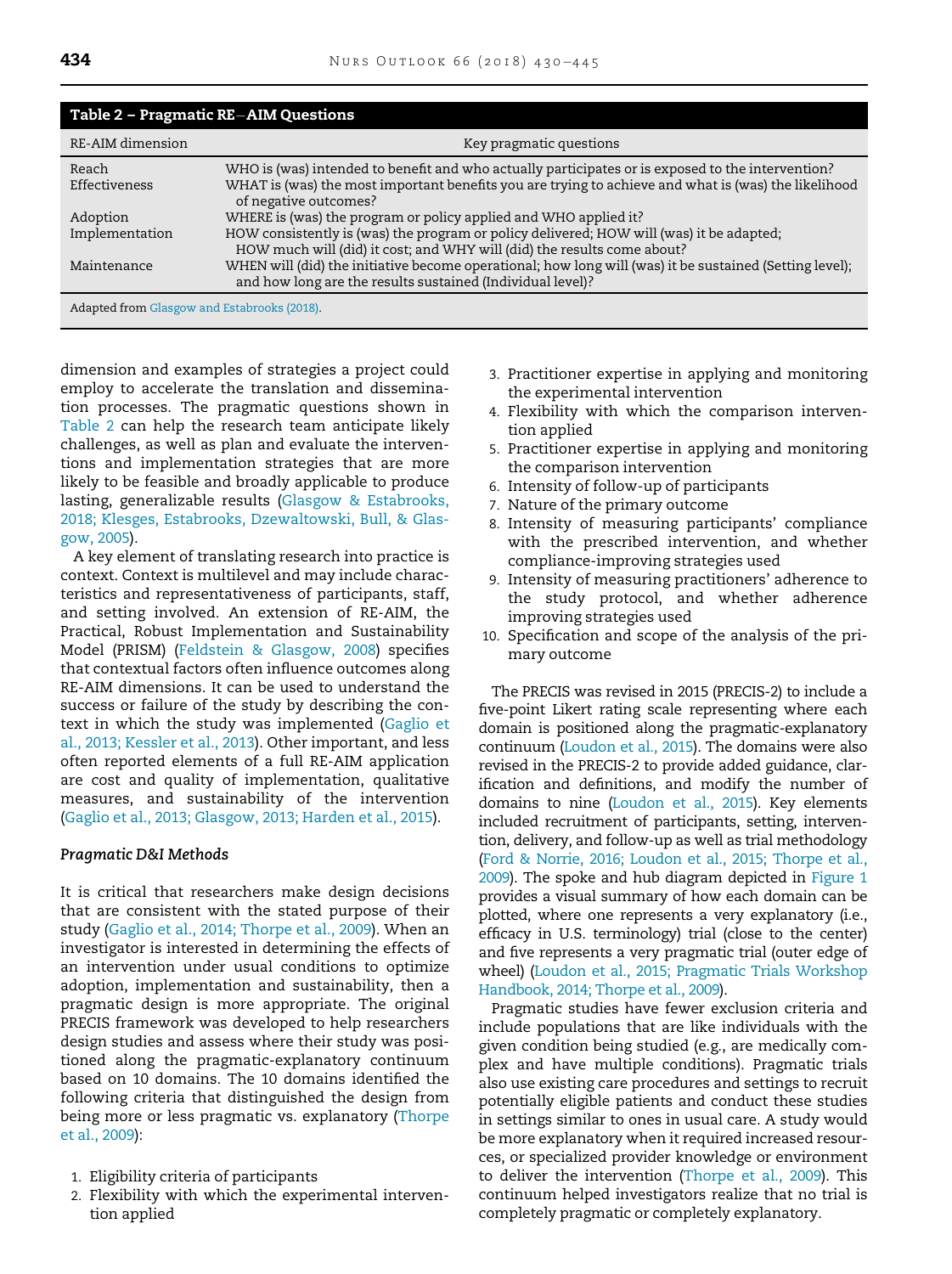| e                                           |
|---------------------------------------------|
| alysis                                      |
|                                             |
|                                             |
| onsider automating                          |
|                                             |
|                                             |
| $\bullet$<br>$\sim$ $\sim$ $\sim$<br>٠<br>٠ |

<span id="page-5-0"></span>

| Table 3 - RE-AIM Framework to Enhance Translation and Dissemination |                                                                                                                                                                                                                                                               |                                                                                                                                                                                                                                                                                                  |  |  |  |
|---------------------------------------------------------------------|---------------------------------------------------------------------------------------------------------------------------------------------------------------------------------------------------------------------------------------------------------------|--------------------------------------------------------------------------------------------------------------------------------------------------------------------------------------------------------------------------------------------------------------------------------------------------|--|--|--|
| RE-AIM<br>dimension                                                 | Definitions                                                                                                                                                                                                                                                   | Strategies to enhance future translation and dissemination                                                                                                                                                                                                                                       |  |  |  |
| Reach (individ-<br>ual level)                                       | The absolute number, proportion, and representativeness of<br>individuals who are willing to participate in a given<br>initiative.                                                                                                                            | • Formative evaluation with potential users, and those who decline to participate<br>• Small-scale recruitment studies to enhance methods<br>• Identify and reduce participation barriers<br>• Use multiple channels of recruitment                                                              |  |  |  |
| Effectiveness<br><i>(individual</i> )<br>level)                     | The impact of an intervention on outcomes, including poten-<br>tial negative effects, quality of life, economic outcomes, and<br>• Consider stepped care approaches<br>subgroup effects.                                                                      | • Incorporate tailoring to individuals and settings<br>• Reinforce messages via repetition, multiple modalities, social support, and systems change<br>• Evaluate adverse outcomes and quality of life for program revision and cost-to-benefit analysis                                         |  |  |  |
| Adoption (set-<br>ting, staff or<br>organizational<br>level)        | The absolute number, proportion, and representativeness of<br>settings and intervention agents who are willing to initiate a<br>program. Similar to reach only at the participant level: the<br>percentage of settings and staff approached that participate. | • Conduct formative evaluation with both adoptees and non-adoptees<br>• Recruit settings that have contact with the target audience<br>• Develop recruitment materials outlining program benefits and required resources<br>• Provide various cost options and customization of the intervention |  |  |  |
| Implementation<br>(setting, staff<br>or organiza-<br>tional level)  | The intervention agents 'fidelity' to the key elements of an<br>intervention. This includes consistency of delivery as<br>intended, adaptations made, and the time and cost of the<br>intervention.                                                           | • Provide delivery staff with training and technical assistance<br>• Provide clear intervention protocols, and guidance on what can and cannot be adapted. Consider automating<br>all/part of the program<br>• Monitor and provide staff feedback and recognition for implementation             |  |  |  |
| Maintenance<br><i>(individual</i> )<br>and setting<br>levels)       | The extent to which a program or policy becomes institution-<br>alized or part of the routine organizational practices and<br>policies. At the individual level, sustainment of<br>improvement.                                                               | • Minimize level of resources required<br>• Incorporate "natural environmental" and community supports<br>• Conduct follow-up assessments and interviews to characterize success at both individual and setting levels<br>• Consider incentives and align with policy support                    |  |  |  |

Adapted from [Klesges](#page-14-11) et al. (2005).

Nurs Outlook 66 (2018) 430 NURS OUTLOOK 66 (2018) 430-445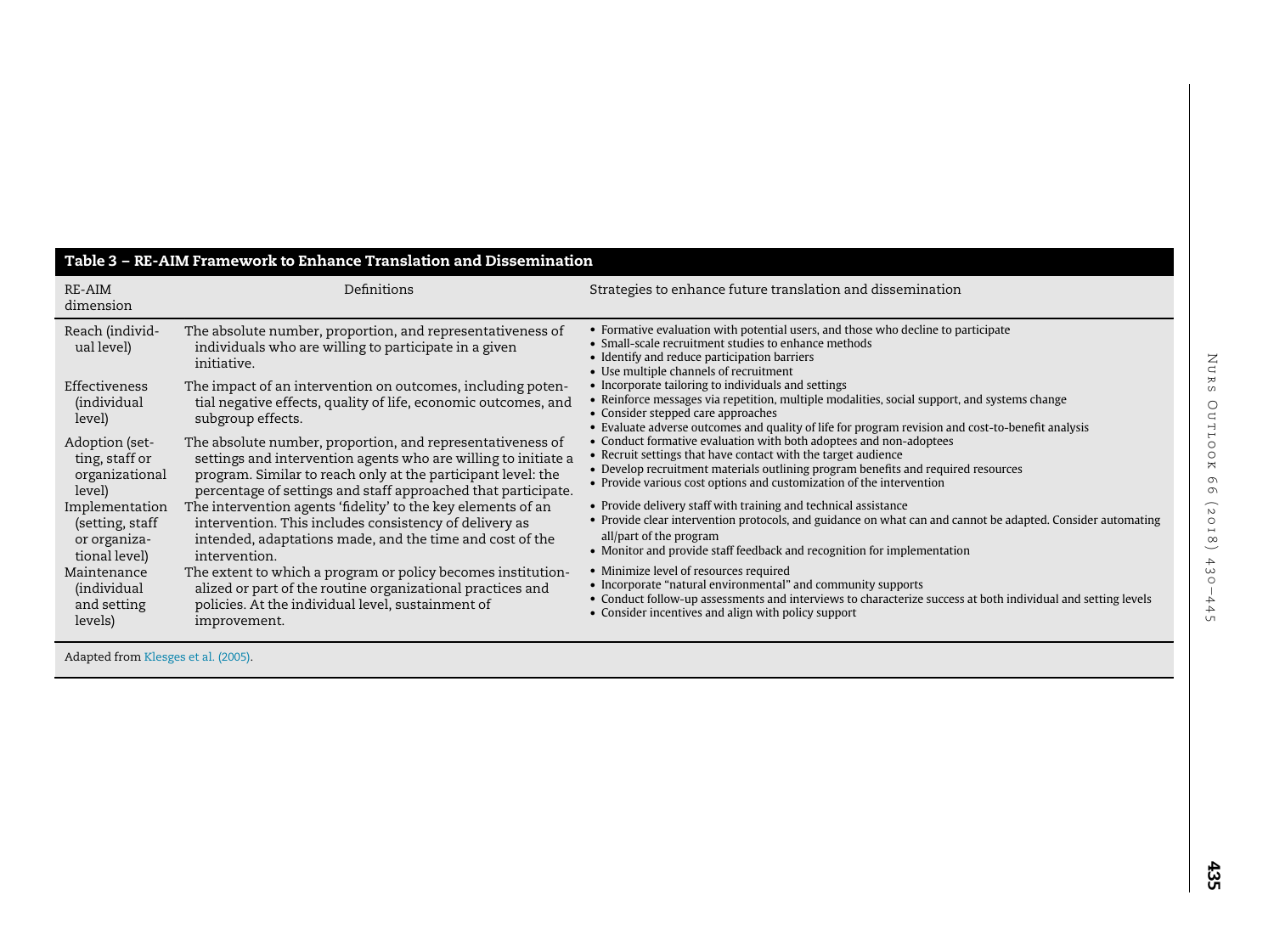<span id="page-6-0"></span>

Figure 1 – Pragmatic-Explanatory Continuum Indicator Summary 2 (PRECIS-2) Wheel ([Loudon et al., 2015\)](#page-14-10).

Another pragmatic method to consider is trial design. Traditionally, researchers have used a linear, step-wise approach to determine the effectiveness of an intervention before it was ready for clinical practice that began with efficacy research, then clinical effectiveness research, and only then D&I or "demonstration" research ([Greenwald &](#page-14-12) [Cullen, 1985\)](#page-14-12). Others have suggested combining the clinical efficacy and effectiveness phases to accelerate translation into practice [\(Curran, Bauer, Mitt](#page-13-17)[man, Pyne, & Stetler, 2012; Glasgow, Lichtenstein, &](#page-13-17) [Marcus, 2003; Wells, 1999](#page-13-17)). [Curran et al. \(2012\)](#page-13-17) developed the effectiveness-implementation hybrid design terminology to facilitate implementation of these concepts instead of the longer, more traditional step-wise progression by blending design components. [Figure 2](#page-7-0) illustrates the distinct types of hybrid designs:

Type  $1$  – Primarily testing for clinical outcomes while gathering information on its delivery during the effectiveness trial and/or its potential for implementation in the real-world setting.

Type  $2 -$  Simultaneously testing a clinical intervention and an implementation intervention or strategy.

Type  $3$  – Primarily evaluating the implementation intervention or strategy while gathering information on the clinical results of the intervention.

Below are examples of how a research question would vary depending on type of hybrid design being used:

- Type 1: Primary question: Will a clinical treatment work in this setting and/or these patients? Secondary question: What are potential barriers/facilitators to a treatment's widespread implementation?
- Type 2: Co-primary question: Will a clinical treatment work in this setting and/or these patients? Coprimary question: Does the implementation method show promise (either alone or in comparison with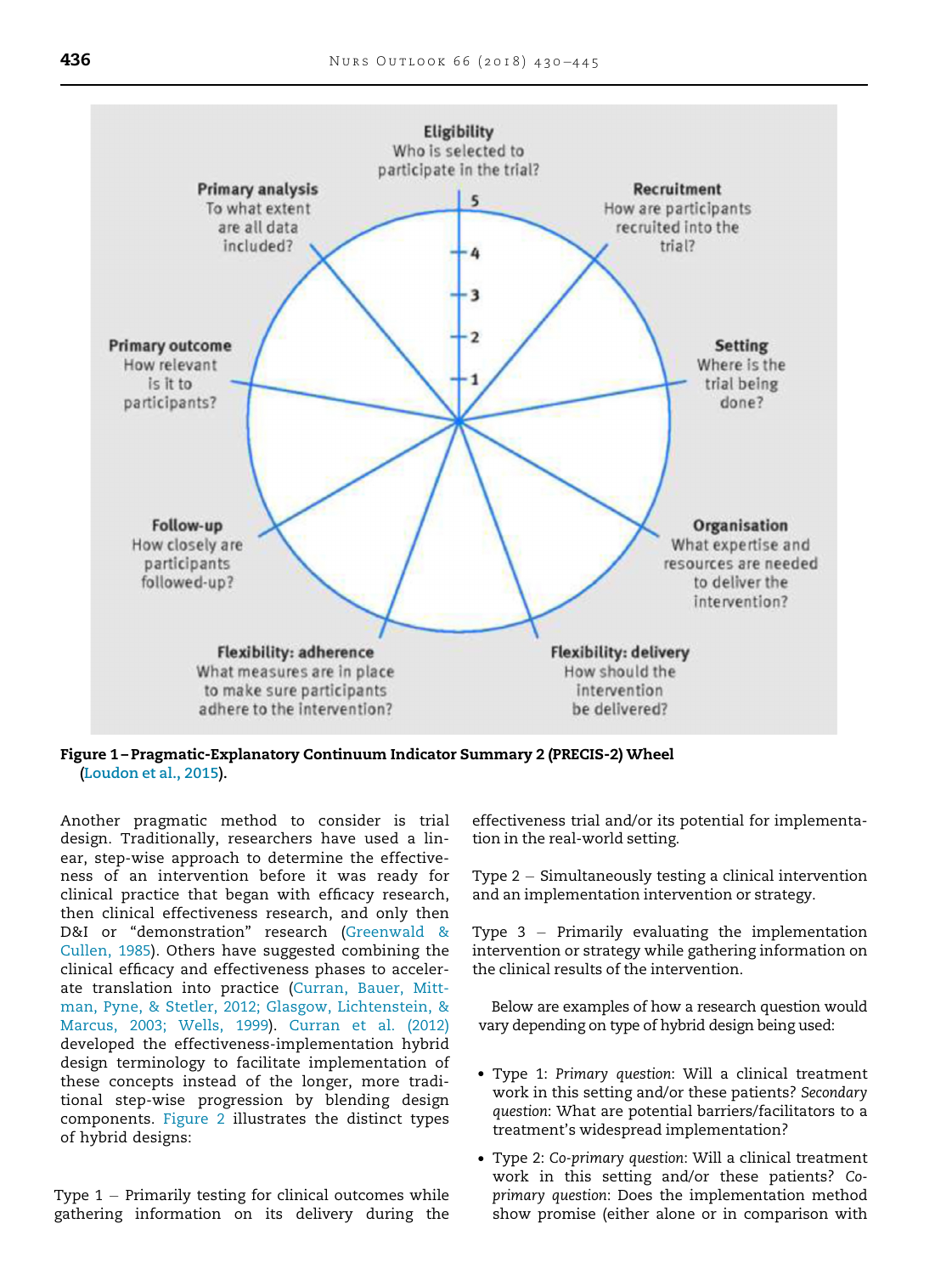<span id="page-7-0"></span>

Figure 2 – Types of Hybrid Designs. Adapted from [Curran et al. \(2012\).](#page-13-17)

another method) in facilitating implementation of a clinical treatment?

 Type 3: Primary question: Which method works better in facilitating implementation of a clinical treatment? Secondary question: Are clinical outcomes acceptable?

Cluster randomization is a study design often appropriate for pragmatic research. In this design, randomization occurs at the setting or group level rather than the individual level. This group level may represent clinics, hospitals, or communities. Cluster randomized designs have frequently been applied to public health and clinical evaluation studies. These designs are now becoming more popular with pragmatic research because of the increased efficiency, decreased risk of experimental contamination, and likely greater participation by settings and individuals ([Donner & Klar,](#page-13-18) [2004](#page-13-18)). However, there can be a loss of statistical precision with this type of study design due to the potential imbalance between groups, especially when randomizing a small number of clusters and when there is high variability within settings ([Donner & Klar, 2004\)](#page-13-18).

The stepped wedge cluster randomized trial design is a type of cluster randomization; except that it involves a sequential roll-out of an intervention. This pragmatic study design is useful in situations where all settings and participants want to get the intervention [\(Hem](#page-14-13)[ming, Haines, Chilton, Girling, & Lilford, 2015\)](#page-14-13). This design involves a randomized sequential crossover of clusters (e.g., clinics) from control to intervention until all clusters receive the intervention. Early adopters are

not chosen to go first, and the order is randomly assigned at regular intervals or "steps". This design can be particularly appealing for quality improvement studies or when the intervention is anticipated to be beneficial ([Dreischulte, Grant, Donnan, & Guthrie,](#page-13-19) [2013\)](#page-13-19), making a parallel design unattractive to potential participating settings or even unethical since there is no crossover capability with the parallel designs ([Brown & Lilford, 2006; Pragmatic Trials Workshop](#page-12-1) [Handbook, 2014\)](#page-12-1). A critique of the stepped wedge design is that it can be vulnerable to time varying confounding often requiring careful planning so changes to the intervention are not being made as it is rolled out [\(Dreischulte et al., 2013\)](#page-13-19).

It is imperative for effective pragmatic D&I research to study reasons for the success or failure of implementation efforts. Understanding the context in which interventions are implemented is an essential element in designing for dissemination. Mixed methods research can provide a deeper understanding of implementation efforts [\(Albright, Gechter, & Kempe, 2013; Hamilton](#page-12-2) [et al., 2018](#page-12-2)). Many contextual factors are best assessed using qualitative approaches. Specific guidance on the use of qualitative measures with RE-AIM has been provided by [Holtrop, Glasgow, and Rabin \(2018](#page-14-14)). Application of mixed methods in pragmatic D&I research is still evolving. Guidance and lessons learned have recently been provided in several sources [\(Holtrop et al., 2018;](#page-14-14) [Palinkas & Cooper, 2017](#page-14-14); [The QUALRIS Group Learning](#page-15-8) [Community, 2017](#page-15-8)).

A final issue for pragmatic D&I research concerns the use of comparison groups or control conditions. Unlike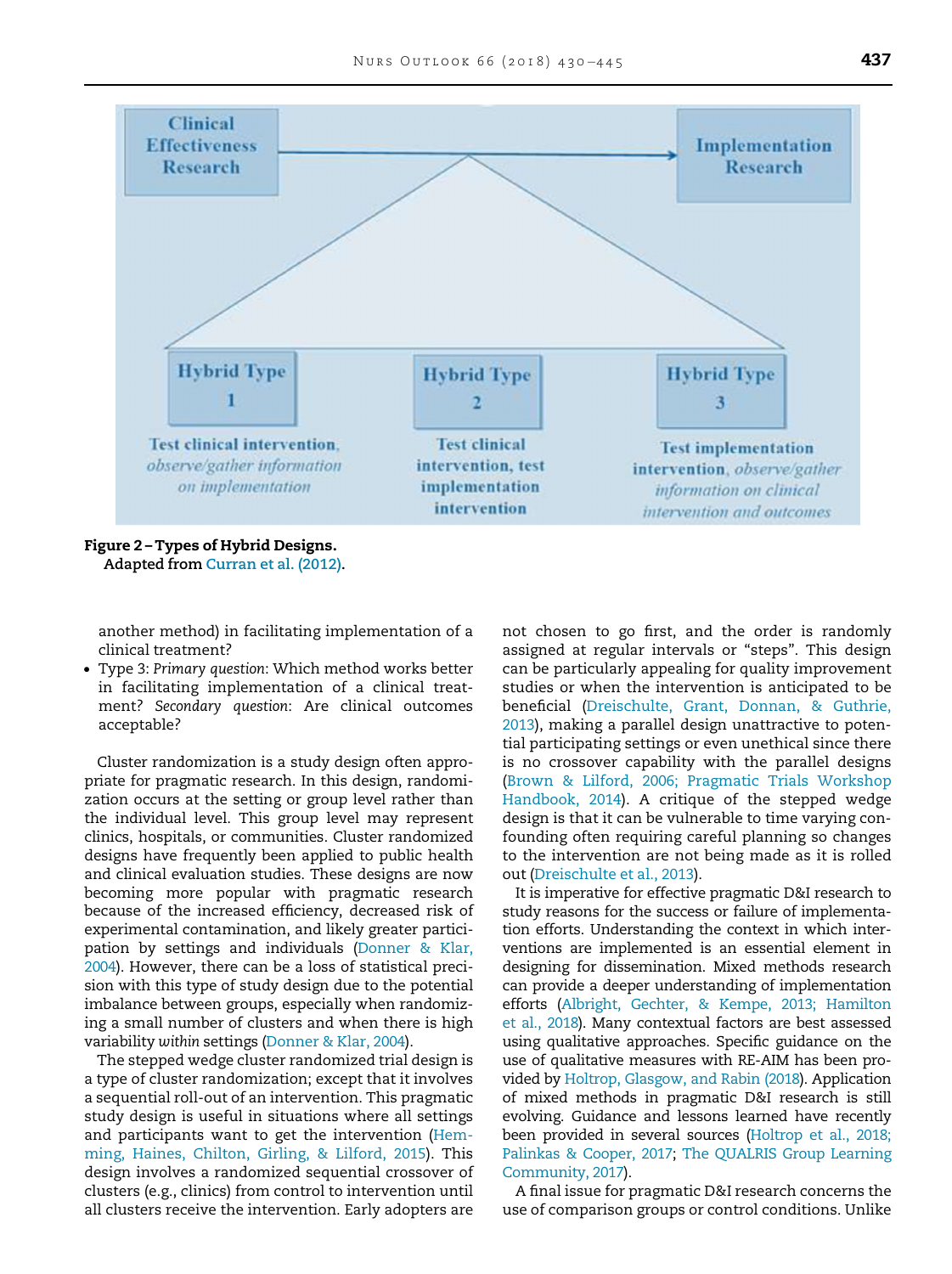traditional efficacy RCTs, pragmatic trials, along with CER studies, use alternative interventions that are felt to be effective, at least to some extent, as comparisons. This is consistent with the purpose to test real-world alternatives. The alternatives tested often differ in intensity, content, cost, modality or other dimensions to allow researchers to understand the comparative and incremental value of an intervention compared to one or more alternatives. One strategy used in pragmatic studies is a Minimal Intervention Needed for Change or MINC ([Glasgow et al., 2014](#page-13-20)). An MINC control condition is designed to be as lean and economical as possible, so that it is maximally feasible and broadly applicable. MINC evaluations allow assessment of whether more complex and costly interventions are worth the incremental cost.

#### Pragmatic D&I Measures and Implementation **Outcomes**

Both process and outcome measures in pragmatic D&I research are different than those in traditional clinical research. Instead of focusing almost exclusively on a clinical, usually biological, outcome; implementation science is concerned with evaluating the context, the implementation strategies, the process and the implementation outcomes in a project. Outcomes for D&I science have been well articulated in a series of articles [\(Proctor et al., 2011; Proctor, Powell, &](#page-14-15) [McMillen, 2013\)](#page-14-15). [Proctor et al. \(2011\)](#page-14-15) proposed a taxonomy of implementation outcomes (e.g., acceptability, adoption, appropriateness, feasibility, fidelity, implementation cost, penetration, and sustainability). Many of these outcomes ([Proctor et al., 2011](#page-14-15)) are very similar or the same as the RE-AIM dimensions. Certain strategies may target one or more of these implementation outcomes or other outcomes not identified in [Proctor](#page-14-15) [et al. \(2011\)](#page-14-15). For instance, training or educational strategies typically target fidelity, while financial and policy strategies likely enhance feasibility and acceptability. More information about implementation outcomes can be found in other sources [\(Brownson, Colditz, &](#page-12-3) [Proctor, 2012; Proctor et al., 2011; Proctor, Powell, &](#page-12-3) [Feely, 2014](#page-12-3)). We direct readers to the D&I section of the Grid Enabled Measurement Initiative ([GEM-Dis](#page-13-21)[semination and Implementation Initiative](#page-13-21)) as well as The [Society For Implementation Research Collabora](#page-15-9)[tion](#page-15-9) measures project for repositories of implementation outcome measures. Researchers or practice leaders who develop, design, and test implementation strategies should explicitly state the implementation outcomes targeted by the strategy.

The concept of pragmatic measures has received far less attention than those of pragmatic models, and especially pragmatic D&I research methods and designs. By a pragmatic measure, we mean an assessment strategy that is feasible to use in busy real-world settings, is brief, low cost, actionable, produces rapid or immediate feedback, is not burdensome, yet still broadly applicable, and sensitive to change ([Glasgow &](#page-13-22) [Riley, 2013](#page-13-22)). Pragmatic measures are key, especially if we are to conduct practical, actionable research. They are most helpful when used in an ongoing and sustained basis to guide quality improvement, adaptations, performance evaluations, and dissemination strategies.

There has been an increasing number of papers on pragmatic measures ([Glasgow & Riley, 2013; Kroenke,](#page-13-22) [Monahan, & Kean, 2015; Powell et al., 2017; Weiner](#page-13-22) [et al., 2017\)](#page-13-22) over the past few years. While there are some differences across these conceptualizations, there is broad consensus about the core elements of pragmatic measures and that they are fundamentally different than the type of psychometrically sophisticated measurement approaches in which most researchers were trained. In contrast to the pragmatic criteria above, traditional psychometric measures have high internal consistency above all, which is usually accomplished by having an extremely long set of many items. In the future, there will likely be a strong emphasis on pragmatic patient report and computer adaptive measures [\(Cella et al., 2016](#page-12-4)), as well as pragmatic staff observation systems, that can be integrated into electronic health records.

#### Pragmatic D&I Research Example: My Own Health Report

The My Own Health Report (MOHR) study was a pragmatic D&I trial whose primary purpose was to study clinical implementation of and patient experience with the use of an automated, interactive health risk assessment and feedback system to help clinics focus on patient-centered care issues [\(Krist et al., 2013](#page-14-5)). The MOHR trial used a paired, cluster randomized delayed intervention design with nine pairs of diverse and heterogeneous primary care clinics. The trial combined elements of pragmatic trials, implementation science, systems science ([Sterman, 2006](#page-15-10)), and mixed methods approaches with practical outcome measures ([Glasgow & Riley, 2013](#page-13-22)). Research teams identified and selected matched clinics that were similar in type (e.g., federally qualified health center, practice based research network, family practice, or internal medicine), and clinical characteristics including geographic region, approximate size and level of electronic health record integration. One clinic in each pair was randomized to early implementation while the second clinic was assigned to the delayed implementation condition.

The online MOHR assessment and feedback system ([My Own Health Report\)](#page-14-16) included patient-reported items on health risk behaviors, mental health, substance use, demographics, and patient preferences ([Krist et al., 2013](#page-14-5)). RE-AIM was used to plan, adapt, and evaluate the system using a low-cost pragmatic implementation strategy. RE-AIM was used in the planning stages to develop strategies feasible for low-resource settings with patients most in need (e.g., federally qualified health centers and other diverse clinics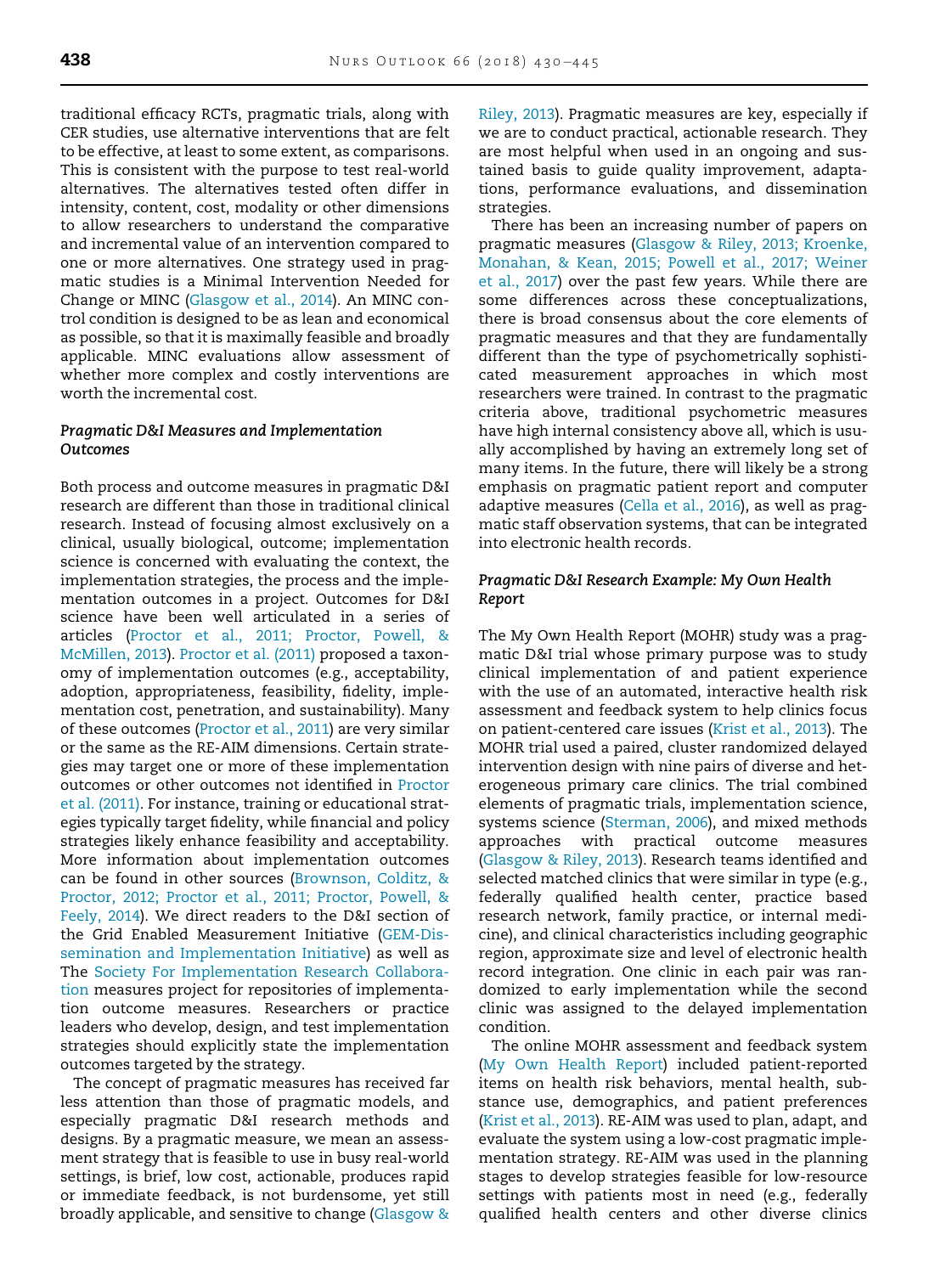including rural, suburban, and urban clinics). Inclusion criteria were purposively broad for clinics and patients, and time demands on patients and staff were kept to a minimum. The implementation plan involved a high degree of flexibility and allowed each clinic to recruit patients, administer the MOHR, simultaneously provide feedback, use assessment/feedback modalities, select languages (English or Spanish), and place in their clinic workflow. In terms of RE-AIM, this plan addressed reach, effectiveness, adoption, and implementation issues [\(Glasgow et al., 2014; Peek](#page-13-20) [et al., 2014\)](#page-13-20). As summarized in [Table 4](#page-9-0), MOHR was pragmatic across many dimensions.

RE-AIM was used iteratively to monitor and adjust recruitment strategies (reach) and feedback and goal setting print-out delivery to patients and health care team members (implementation). Content on printouts was reinforced by practical webinars providing training in motivational interviewing and collaborative goal setting. The intervention was purposefully brief, low-cost (publicly available), and addressed impact (effectiveness) through standardized assessment and feedback content ([Krist et al., 2013\)](#page-14-5).

Results are summarized elsewhere, [\(Krist et al., 2016](#page-14-17)) but in brief, the intervention produced high levels of reach (49% of all eligible patients, including those not contacted), adoption (18 of 30 diverse, low-income clinics approached participated), implementation (all eight risk factors were assessed significantly more often in intervention patients; assessment and print-outs were delivered consistently), and effectiveness (intervention was superior to randomized paired control clinics on goal setting for six of eight behaviors, and improvement on five of eight health behavior and mental health issues). The program was not, however, maintained in any of the settings following conclusion of the study.

To achieve high-levels of reach, adoption and implementation, it was necessary to allow considerable flexibility and customization about how the MOHR was delivered while keeping the content of the intervention standard [\(Glasgow et al., 2014; Krist et al., 2016\)](#page-13-20). The study was conducted very inexpensively and rapidly by the standards of controlled trials ([Glasgow](#page-13-20) [et al., 2014](#page-13-20)) and demonstrated use of RE-AIM for planning, adaptation, and evaluation. The lack of setting maintenance was due to the inability to integrate the intervention into the existing health records (several

different electronic health record systems were used) and intervention costs that, while modest (primarily staff time), still exceeded reimbursement amounts provided by Medicare for annual wellness exams.

## Discussion

Pragmatic D&I research approaches are needed as pressure mounts to meet the healthcare needs of complex individuals and populations, and to improve health outcomes. Although there are many challenges in real-world application of research, pragmatic D&I research approaches are needed in nursing science if we are to shorten the time lag between discovery and application. Pragmatic D&I research is messy, complex and contextual and has both similarities and differences with traditional efficacy RCTs as shown in [Table 1](#page-2-0). However, the crosscutting difference is that while variability is minimized and viewed as bad in traditional efficacy research, variability—across settings, staff, conditions, patients and other study factors—is embraced and studied in pragmatic D&I research.

As experience using the PRECIS framework has taught us, being more or less pragmatic is not necessarily good or bad—it depends on the question, state of science, and purpose of a given study. If, however, the goal is to produce population impact and to translate to real-world, diverse settings; then research needs to more closely approximate those conditions. As Lawrence Green has stated, "If we want more evidence-based practice, then we need more practice-based evidence" [\(Green, 2006\)](#page-13-23).

Pragmatic D&I research is contextual. To understand variability and how contextual factors influence outcomes, qualitative and mixed methods approaches are almost always needed to supplement quantitative and "objective" measures such as behavioral and biologic outcomes. Understanding the rationale for and benefits of mixed methods research is increasingly important in today's competitive funding environment, and many funding agencies now expect applicants to include mixed methods in proposals. The increasing demand for qualitative and mixed methods research necessitates broader methodological training and deepened collaboration between medical, clinical, and

<span id="page-9-0"></span>

| <b>Table 4 – Pragmatic Features of MOHR</b>                                       |                                                                                                                                                                                                                                                                                                                                                                                                                           |  |  |
|-----------------------------------------------------------------------------------|---------------------------------------------------------------------------------------------------------------------------------------------------------------------------------------------------------------------------------------------------------------------------------------------------------------------------------------------------------------------------------------------------------------------------|--|--|
| Pragmatic characteristic                                                          | How pragmatic characteristic was operationalized                                                                                                                                                                                                                                                                                                                                                                          |  |  |
| Relevant<br>Rigorous<br>Rapid<br>Resource Informative<br>Recursive<br>Transparent | Diverse, real-world primary care settings, and staff who do all the interventions<br>Cluster randomized, delayed intervention design<br>Completed within one year from concept, planning, and execution<br>Low cost, studying costs and cost-effectiveness under different delivery conditions<br>Data on recruitment results used to modify recruitment procedures<br>Reported on adaptations, failures, lessons learned |  |  |
| Adapted from Glasgow et al. (2014) and Peek et al. (2014).                        |                                                                                                                                                                                                                                                                                                                                                                                                                           |  |  |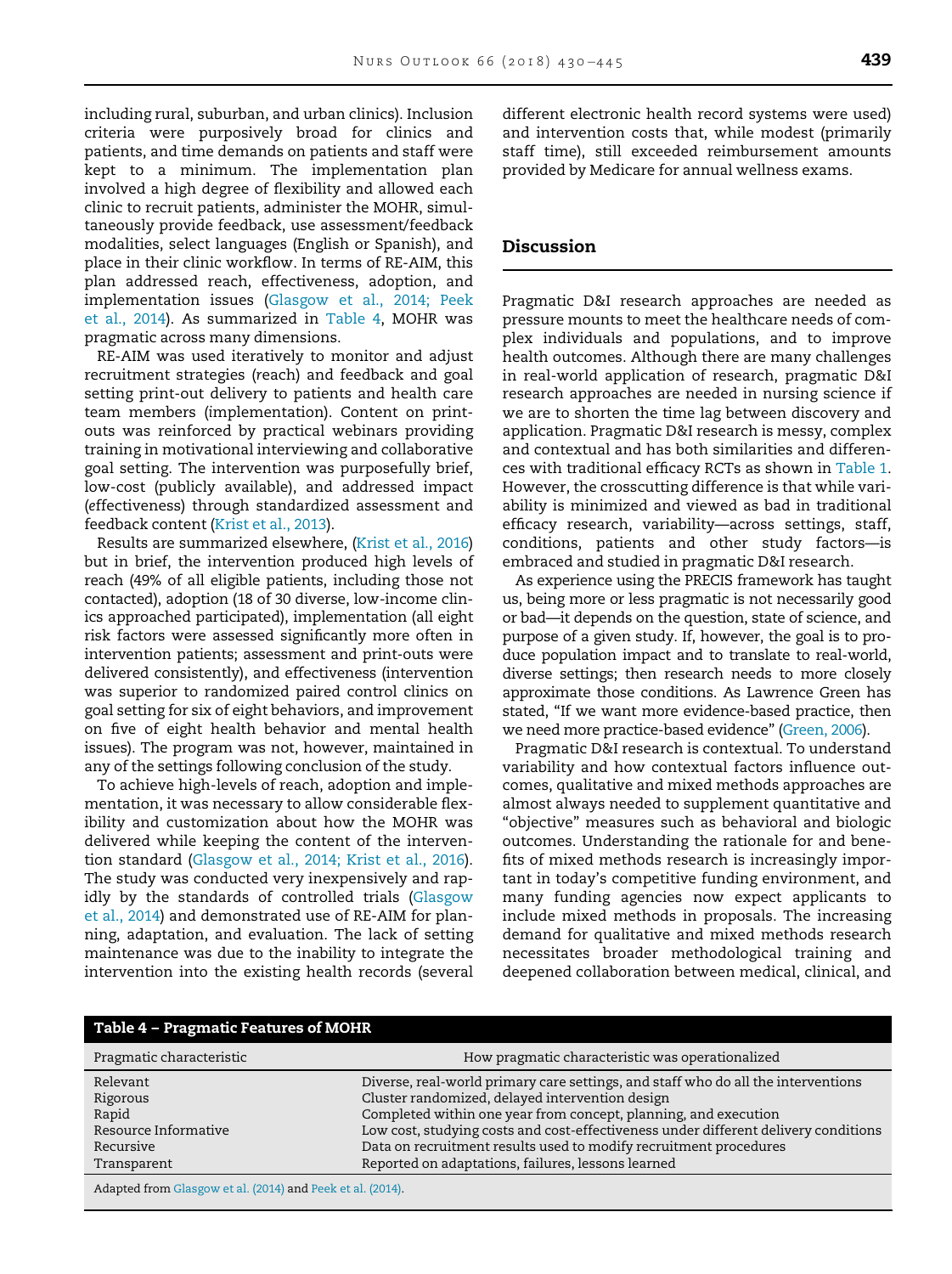social scientists [\(Albright et al., 2013](#page-12-2)) and seems especially applicable for nursing research.

As summarized above, we have used RE-AIM throughout as an example pragmatic D&I model that is aligned with pragmatic methods and measures, and supports and helps guide pragmatic D&I research. However, RE-AIM is not always the best model for a given situation, and certainly not the only one that is useful. It is the pragmatic model that we are most intimately familiar with, and we recognize that all models are wrong (because they over simplify reality). Readers might also want to explore REP and Knowledge to Action frameworks, among others, and the dissemination-implementation website [\(www.dissemination-implementation.org](http://www.dissemination-implementation.org)) can be helpful in identifying models for different purposes.

Although pragmatic research approaches, including pragmatic models, methods and measures, are most closely associated with D&I studies, they have also been used frequently in CER [\(Glasgow & Rabin, 2014; Glasgow](#page-13-4) [& Steiner, 2012](#page-13-4)). The term pragmatic to describe research studies is being used more frequently recently, including for some more basic pharmacotherapy trials. The pragmatic approaches we have presented here would be classified as pragmatic by almost all reviewers, but the field of pragmatic research is relatively young and still evolving [\(Glasgow, 2013;](#page-13-25) [NIH Collaboratory Living Textbook of](#page-14-19) [Pragmatic Clinical Trials](#page-14-19)). As would be expected and as implied by PRECIS research, there is not complete consensus about designs, measures and outcomes that are pragmatic (e.g., are all electronic health records based measures pragmatic, or only those that are actionable and able to be reproduced and made available in typical settings?). These issues are discussed in more detail in [Gaglio et al. \(2014\)](#page-13-11) and in the "living textbook" from the NIH Pragmatic Trials Collaboratory [\(NIH Collaboratory](#page-14-19) [Living Textbook of Pragmatic Clinical Trials\)](#page-14-19).

This paper and pragmatic D&I research in general, have limitations as well as provide tremendous opportunity for nurse scientists. From some perspectives, pragmatic D&I methods are not considered rigorous enough because they do not exert high levels of researcher control to rule out all or most extraneous variables. While this is a defensible position, it is also helpful to remember that one person's confounders are another researcher's key independent variables and topic of study. Although pragmatic D&I research is usually faster than traditional effectiveness research, especially in multisite studies ([Glasgow et al., 2014\)](#page-13-20), it is still relatively slow compared to the need of many clinical and community settings for prompt, relevant and reliable answers. Some authors are beginning to explore the interface between implementation science that produces generalizable knowledge, and quality improvement that produces rapid, local answers ([Perla, Provost, & Parry, 2013](#page-14-20)).

Future directions in pragmatic D&I research will likely involve more specific pragmatic models for specific situations and problems when addressing research questions pertaining to promoting health, symptom management,

or end of life care. More rapid and iterative use of measures and digital technology (e.g., computer adapted technology) assessment procedures are needed to make designs and interventions more adaptable and measures more streamlined. Fast Healthcare Interoperability Resources technology to integrate measures into the electronic health record ([Alterovitz et al., 2015;](#page-12-5) [Fast](#page-13-26) [Healthcare Interoperability Resources\)](#page-13-26) are imminent and should substantially enhance the ability to conduct pragmatic research.

In conclusion, nurse scientists are well-prepared to lead and participate in multidisciplinary teams conducting D&I research using pragmatic approaches ([Tinkle et al., 2013](#page-15-11)). Given the clinical focus of nursing science, nurses must ask pragmatic research questions such as "What program/policy components are most effective for producing what outcomes for which populations/recipients when implemented in what settings using what implementation strategies by what type of persons/modalities under what conditions, with how many resources and how/why do these results come about?" These questions are more suitable to inform more rapid and complete translation of science to practice.

#### GLOSSARY\*

- Dissemination and Implementation Research is an emerging field in the United States (U.S.); however, "other countries and international organizations use terms as knowledge translation and integration, population health intervention research, or scalingup to define this area of research."
- Dissemination Research is the "systematic study of processes and factors that lead to widespread use of evidence-based interventions by the target population."
- Implementation Research seeks to "understand the processes and factors that are associated with successful integration of evidence-based interventions within a particular setting."
- Knowledge Translation is a term used by the Canadian Institutes of Health Research (CIHR) and is defined as a "dynamic and iterative process that includes synthesis, dissemination, exchange, and ethically sound application of knowledge."
- Comparative Effectiveness Research is "the conduct and synthesis of research comparing the benefits and harms of different interventions and strategies to prevent, diagnose, treat, and monitor health conditions in real-world setting."
- Implementation outcomes are defined as "the effects of deliberate and purposive actions to implement new treatment, practices, and services."
- Mixed Methods approaches "involve the collection and analysis of multiple, both quantitative and qualitative data in a single study to answer research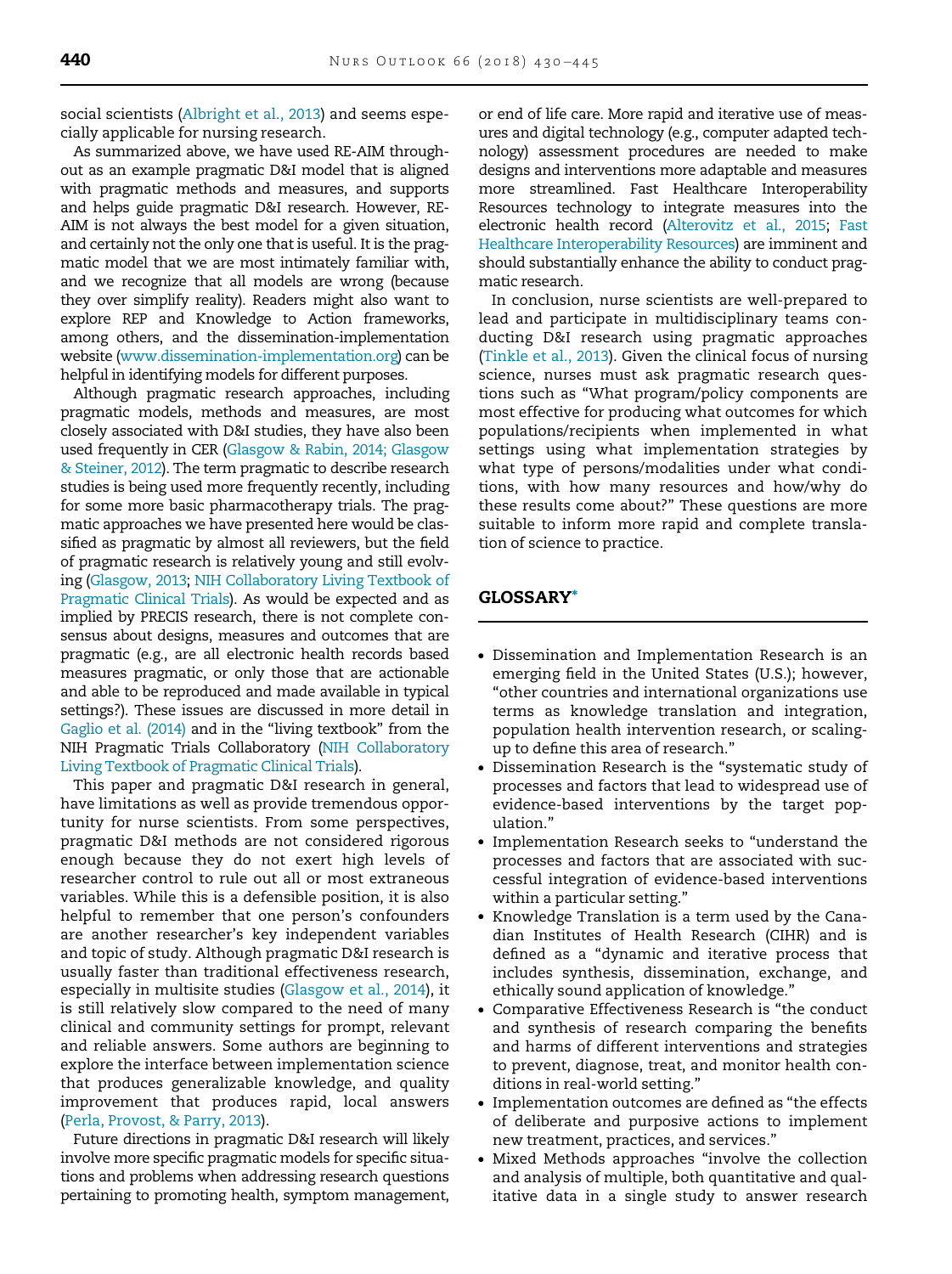questions. Mixed methods can generate rich data from multiple levels and a number of stakeholders to answer complex questions."

#### SUPPLEMENTAL RESOURCES

## Book

\*Rabin and Brownson (2018)

- 1. Brownson R. C., Colditz, G. A. & Proctor, E. K. (Eds.) (2018). Dissemination and Implementation Research in Health: Translating Science to Practice (Second edition). Oxford; New York: Oxford University Press.
- 2. Bartholomew, L. K., Parcel, G. S., Kok, G., Gottlieb, N. H. & Fernández, M. E. (2011). Planning Health Promotion Programs: An Intervention Mapping Approach (Third edition). San Francisco: Jossey-Bass.
- 3. Green, L. W., Kreuter, M. W. (2005). Health Program Planning: An Educational and Ecological Approach (Fourth edition). New York: McGraw-Hill.
- 4. Rogers, E. M. (2003). Diffusion of Innovations (Fifth edition). New York: Free Press.

#### Articles in Dissemination and Implementation Science Research

- 1. Bayliss, E. A., Bonds, D. E., Boyd, C. M., Davis, M. M., Finke, B., Fox, M. H., ... Stange, K. C. (2014). Understanding the Context of Health for Persons with Multiple Chronic Conditions: Moving from What Is the Matter to What Matters. Ann Fam Med., 12(3), 260-269.
- 2. Brownson, R., Eyler, A., Harris, J., Moore, J., & Tabak, R. (2018). Getting the Word Out: New Approaches for Disseminating Public Health Science. Journal of Public Health Management and Practice: JPHMP, 24(2), 102-111.
- 3. Chambers, D. A., Glasgow, R., & Stange, K. C. (2013). The dynamic sustainability framework: addressing the paradox of sustainment amid ongoing change. Implementation Science, 8, 117.
- 4. Chambers, D. A., Norton, W. E. (2016). The Adaptome: Advancing the Science of Intervention Adaptation. American Journal of Preventive Medicine, 51(4 Suppl 2), S124-31.
- 5. Cohen, E. L., Head, K. J., McGladrey, M. J., Hoover, A. G., Vanderpool, R. C., Bridger, C., ... Winterbauer, N. (2015). Designing for Dissemination: Lessons in Message Design From "1-2-3 Pap." Health Commun, 30(2), 196-207.
- 6. Curran, G. M., Bauer, M., Mittman, B., Pyne, J. M., & Stetler, C. (2012). Effectiveness-implementation hybrid designs: combining elements of clinical effectiveness and implementation research to enhance public health impact. Med Care, 50(3), 217-26.
- 7. Damschroeder, L., Aron, D. C., Keith, R. E., Kirsh, S. R., Alexander, J. A., & Lowery, J. C. (2009). Fostering implementation of health services research findings into practice: a consolidated framework for

advancing implementation science. Implementation Science, 4, 50.

- 8. Feldstein, A. C., & Glasgow, R.E. (2008). A practical, robust implementation and sustainability model (PRISM) for integrating research findings into practice. Jt Comm J Qual Patient Saf, 34(4), 228-243.
- 9. Glasgow, R. E., Vogt, T. M., & Boles, S. M. (1999). Evaluating the public health impact of health promotion interventions: the RE-AIM framework. Am J Public Health, 89(9), 1322-1327.
- 10. Glasgow, R. E., & Estabrooks, P. E. (2018). Pragmatic Applications of RE-AIM for Health Care Initiatives in Community and Clinical Settings. Prev Chronic Disease, 15, E02.
- 11. Glasgow, R. E., Vinson, C., Chambers, D., Khoury, M. J., Kaplan, R. M., & Hunter C. (2012). National Institutes of Health approaches to dissemination and implementation science: current and future directions. Amer Journal of Public Health, 102(7), 1274-81.
- 12. Hamilton, A., Mittman, B., Campbell, D., Hutchinson, C., Liu, H., Moss N., & Wyatt, G. (2018). Understanding the impact of external context on community-based implementation of an evidence-based HIV risk reduction intervention. BMC Health Services Research, 18(1), 11.
- 13. Harden, S. M., Gaglio, B., Shoup, J. A., Kinney, K. A., Johnson, S. B., Brito, F., ... Estabrooks, P. A. (2015). Fidelity to and comparative results across behavioral interventions evaluated through the RE-AIM framework: a systematic review. Systematic Reviews, 4, 155.
- 14. Hemming, K., Haines, T. P., Chilton, P. J., Girling, A. J., & Lilford, R. J. (2015). The stepped wedge cluster randomised trial: rationale, design, analysis and reporting. BMJ, 350, h391.
- 15. Kilbourne, A., Elwy, R., Sales, A., & Atkins, D. (2017). Accelerating Research Impact in a Learning Health Care System: VA's Quality Enhancement Research Initiative in the Choice Act Era. Medical Care, 55(7 Suppl 1), S4-S12.
- 16. Kilbourne, A. M., Neumann, M. S., Pincus, H. A., Bauer, M. S., & Stall, R. (2007). Implementing evidence-based interventions in health care: application of the replicating effective programs framework. Implement Sci., 2, 42.
- 17. Kroenke, K., Monahand, P. O., & Keana, J. (2015). Pragmatic Characteristics of Patient-Reported Outcome Measures are Important for Use in Clinical Practice. J Clin Epidemiol, 68(9), 1085-1092. doi:10.1016
- 18. Loudon, K., Treweek, S., Sullivan, F., Donnan, P., Thorpe, K. E. & Zwarenstein, M. (2015). The PRE-CIS-2 tool: Designing trials that are fit for purpose. BMJ, 350, h2147.
- 19. Moore G. F., Audrey S., Barker M., Bond, L., Bonell, C., Hardeman, W., ... Baird, J. (2015). Process evaluation of complex interventions: Medical Research Council guidance. BMJ, 350 h, h1258.
- 20. Pinnock, H., Barwick, M., Carpenter, C. R., Eldridge, S., Grandes, G., Griffiths, C. J., ... Taylor, S. J. for the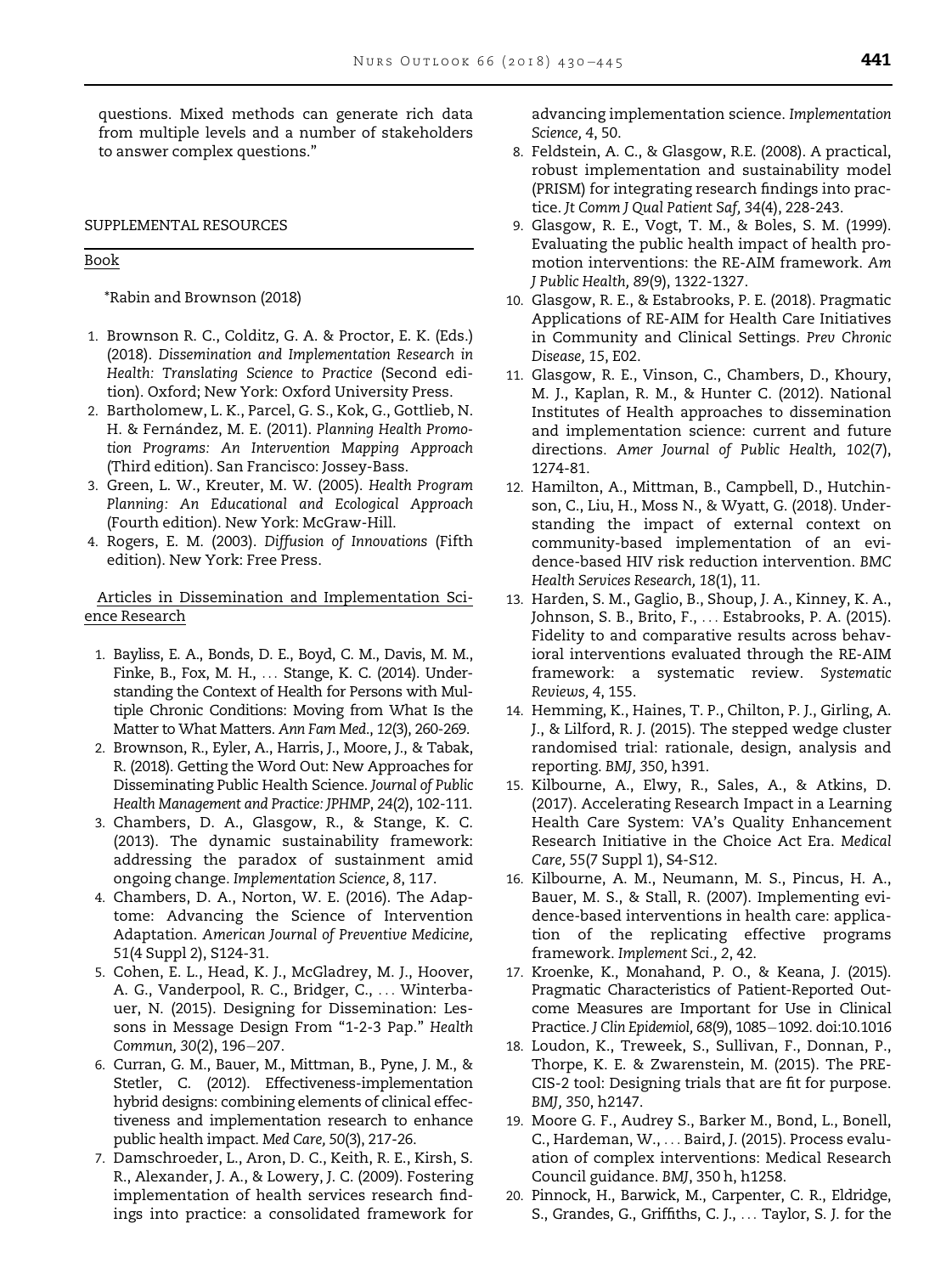StaRI Group (2017). Standards for Reporting Implementation Studies (StaRI) Statement. BMJ, 356, i6795.

- 21. Proctor, E. K., Silmere, H., Raghavan, R., Hovmand, P., Aarons, G. A., Bunger, A., ... Hensley, M. (2011). Outcomes for implementation research: conceptual distinctions, measurement challenges, and research agenda. Adm Policy Ment Health, 38(2), 65-76.
- 22. Proctor, E., Powell, B. J., & McMillen, J. C. (2013). Implementation strategies: recommendations for specifying and reporting. Implementation Science: IS, 8, 139.
- 23. Rabin, B. A., Lewis, C. C., Norton, W. E., Neta, G., Chambers, D., Tobin, J. N., Brownson, R. C., & Glasgow, R. E. (2016). Measurement resources for dissemination and implementation research in health. Implementation Science, 11, 42.
- 24. Rhodes, W., Ritzwoller, D., & Glasgow, R.E. (2018). Stakeholder Perspectives on Costs and Resource Expenditures: Addressing Economic Issues Most Relevant to Patients, Providers and Clinics. Transl Behav Med., In press.
- 25. Riley, W. T., Glasgow, R. E., Etheredge, L., & Abernethy, A. P. (2013). Rapid, responsive, relevant (R3) research: a call for a rapid learning health research enterprise. Clinical and translational medicine, 2(1), 10.
- <span id="page-12-6"></span>26. Stevens, K. R., & Ovretveit, J. (2013). Improvement Research Priorities: USA Survey and Expert Consensus. Nursing Research and Practice, 2013:695,729.
- 27. Tabak, R. G., Khoong, E. C., Chambers, D. A., & Brownson, R. C. (2012). Bridging research and practice: models for dissemination and implementation research. American journal of preventive medicine, 43(3), 337-50.
- 28. Vincent, D., Hastings-Tolsma, M., & Stevens, K. R. (2013). Dissemination and Implementation Research: Intersection between Nursing Science and Health Care Delivery. Nursing Research and Practice, 2013, 802,767. Epub 2013 Sep 19.
- <span id="page-12-2"></span>29. Weiner, B. J., Lewis, C. C., Stanick, C., Powell, B. J., Dorsey, C. N., Clary, A. S., Boynton, M. H., & Halko, H. (2017). Psychometric assessment of three newly developed implementation outcome measures. Implementation Science, 12(1), 108.

#### <span id="page-12-5"></span>Websites

- <span id="page-12-0"></span> NIH Collaboratory - [http://www.rethinkingclinical](http://www.rethinkingclinicaltrials.org/) [trials.org/](http://www.rethinkingclinicaltrials.org/)
- $\bullet$  Dissemination & Implementation Models  $-$  [www.dis](http://www.dissemination-implementation.org) [semination-implementation.org](http://www.dissemination-implementation.org)
- <span id="page-12-1"></span> ACCORDS (The Adult and Child Consortium for Outcomes Research and Delivery Science) D&I Program [http://www.ucdenver.edu/academics/colleges/medi](http://www.ucdenver.edu/academics/colleges/medicalschool/programs/ACCORDS/sharedresources/DandI/Pages/Dissemination%20and%20Implementation.aspx) [calschool/programs/ACCORDS/sharedresources/](http://www.ucdenver.edu/academics/colleges/medicalschool/programs/ACCORDS/sharedresources/DandI/Pages/Dissemination%20and%20Implementation.aspx) [DandI/Pages/Dissemination](http://www.ucdenver.edu/academics/colleges/medicalschool/programs/ACCORDS/sharedresources/DandI/Pages/Dissemination%20and%20Implementation.aspx)%[20and%20Impleme](http://www.ucdenver.edu/academics/colleges/medicalschool/programs/ACCORDS/sharedresources/DandI/Pages/Dissemination%20and%20Implementation.aspx) [ntation.aspx](http://www.ucdenver.edu/academics/colleges/medicalschool/programs/ACCORDS/sharedresources/DandI/Pages/Dissemination%20and%20Implementation.aspx)
- <span id="page-12-3"></span> $\bullet$  RE-AIM  $-$  [www.re-aim.org](http://www.re-aim.org)
- <span id="page-12-4"></span> Consolidated Framework for Implementation Research (CFIR) - <http://Cfirguide.org>
- National Institute of Nursing Research [https://](https://www.ninr.nih.gov) [www.ninr.nih.gov](https://www.ninr.nih.gov)
- National Cancer Institute Implementation Science <https://cancercontrol.cancer.gov/IS/>

## Acknowledgments

This article was based on Dr. Glasgow's Keynote Address and Drs. Battaglia and Glasgow's RCT to Pragmatic Trial: Using RE-AIM in Design and Evaluation workshop at the Council for the Advancement of Nursing Science (CANS) Advance Methods: Pragmatic trials Conference October 4th and 5th 2017.

# Funding

This research did not receive any specific grant from funding agencies in the public, commercial, or not-forprofit sectors. However, Dr. Glasgow's work on this paper was supported in part by [K12HL137862 K12](#page-12-6) Implementation Science Training Grant from the National Heart Lung Blood Institute.

## Supplementary materials

Supplementary material associated with this article can be found, in the online version, at [doi:10.1016/j.](https://doi.org/10.1016/j.outlook.2018.06.007) [outlook.2018.06.007.](https://doi.org/10.1016/j.outlook.2018.06.007)

#### REFERENCES

- [Albright, K., Gechter, K., & Kempe, A. \(2013\). Importance of](http://refhub.elsevier.com/S0029-6554(18)30044-7/sbref0001) [mixed methods in pragmatic trials and dissemination](http://refhub.elsevier.com/S0029-6554(18)30044-7/sbref0001) [and implementation research.](http://refhub.elsevier.com/S0029-6554(18)30044-7/sbref0001) Academic Pediatrics, 13 [\(5\), 400–407.](http://refhub.elsevier.com/S0029-6554(18)30044-7/sbref0001)
- Alterovitz, G., Warner, J., Zhang, P., Chen, Y., Ullman-Cullere, M., Kreda, D., & Kohane, I. S. (2015). SMART on FHIR Genomics: Facilitating standardized clinico-genomic apps. Journal of the American Medical Informatics Association: JAMIA, 22(6), 1173–1178. doi[:10.1093/jamia/ocv045.](http://dx.doi.org/10.1093/jamia/ocv045)
- Birken, S. A., Powell, B. J., Shea, C. M., Haines, E. R., Alexis Kirk, M., Leeman, J., & ... Presseau, J. (2017). Criteria for selecting implementation science theories and frameworks: Results from an international survey. Implementation Science: IS, 12(1), 124, doi:[10.1186/s13012-017-0656-y.](http://dx.doi.org/10.1186/s13012-017-0656-y)
- Brown, C. A., & Lilford, R. J. (2006). The stepped wedge trial design: A systematic review. BMC Medical Research Methodology, 6, 54, doi[:10.1186/1471-2288-6-54.](http://dx.doi.org/10.1186/1471-2288-6-54)
- Brownson, R. C., Colditz, G. A., Proctor, E. K. (Eds.). (2012). Measurement issues in dissemination and implementation research, New York: Oxford University Press, doi[:10.1093/acprof:oSo/9780199751877.001.0001.](http://dx.doi.org/10.1093/acprof:oSo/9780199751877.001.0001)
- Cella, D., Lai, J.-S., Jensen, S. E., Christodoulou, C., Junghaenel, D. U., Reeve, B. B., & Stone, A. A. (2016).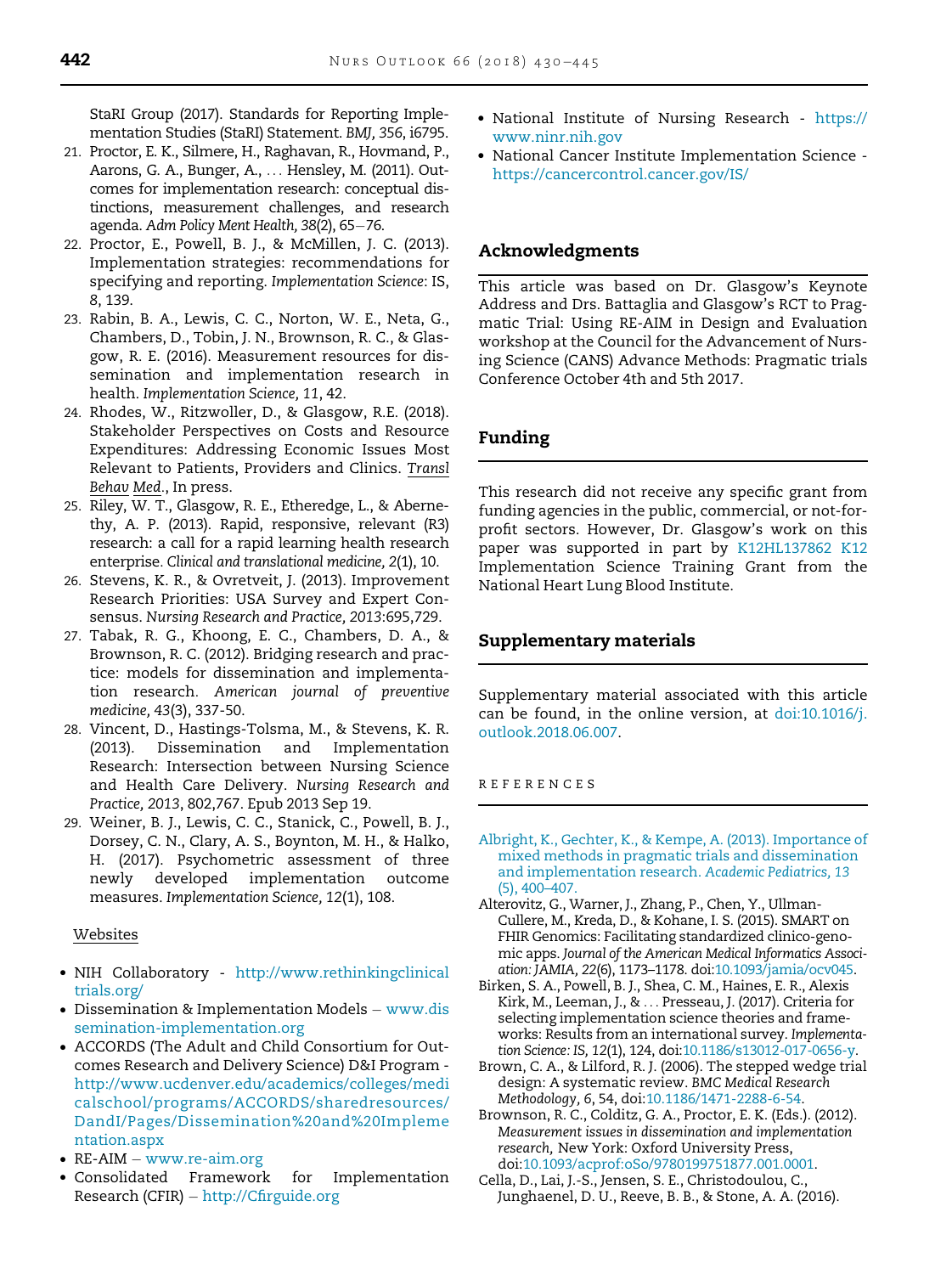<span id="page-13-15"></span>PROMIS fatigue item bank had clinical validity across diverse chronic conditions. Journal of Clinical Epidemiology, 73, 128–134, doi[:10.1016/j.jclinepi.2015.08.037.](http://dx.doi.org/10.1016/j.jclinepi.2015.08.037)

- <span id="page-13-25"></span><span id="page-13-14"></span>Centers for Disease Control and Prevention. (27). Retrieved from [https://www.cdc.gov/hiv/research/](https://www.cdc.gov/hiv/research/interventionresearch/rep/index.html) [interventionresearch/rep/index.html.](https://www.cdc.gov/hiv/research/interventionresearch/rep/index.html)
- <span id="page-13-3"></span><span id="page-13-2"></span>Chalmers, I., & Glasziou, P. (2009). Avoidable waste in the production and reporting of research evidence. Obstetrics and Gynecology, 114(6), 1341–1345, doi:[10.1097/](http://dx.doi.org/10.1097/AOG.0b013e3181c3020d) [AOG.0b013e3181c3020d.](http://dx.doi.org/10.1097/AOG.0b013e3181c3020d)
- <span id="page-13-20"></span>Chambers, D. A., Glasgow, R. E., & Stange, K. C. (2013). The dynamic sustainability framework: Addressing the paradox of sustainment amid ongoing change. Implementation Science: IS, 8, 117, doi[:10.1186/1748-5908-8-](http://dx.doi.org/10.1186/1748-5908-8-117) [117.](http://dx.doi.org/10.1186/1748-5908-8-117)
- <span id="page-13-7"></span>Chambers, D. A., & Norton, W. E. (2016). The adaptome: Advancing the science of intervention adaptation. American Journal of Preventive Medicine, 51(4 Suppl 2), S124–S131, doi:[10.1016/j.amepre.2016.05.011.](http://dx.doi.org/10.1016/j.amepre.2016.05.011)
- <span id="page-13-24"></span><span id="page-13-10"></span>Consolidated Standards of Reporting Trials. (n.d.). Retrieved from <http://www.consort-statement.org/>
- <span id="page-13-17"></span>Curran, G. M., Bauer, M., Mittman, B., Pyne, J. M., & Stetler, C. (2012). Effectiveness-implementation hybrid designs: Combining elements of clinical effectiveness and implementation research to enhance public health impact. Medical Care, 50(3), 217–226, doi[:10.1097/](http://dx.doi.org/10.1097/MLR.0b013e3182408812) [MLR.0b013e3182408812.](http://dx.doi.org/10.1097/MLR.0b013e3182408812)
- <span id="page-13-8"></span>Dissemination & Implementation Models in Health Research & Practice. (n.d.). Retrieved from [http://dis](http://dissemination-implementation.org/) [semination-implementation.org/](http://dissemination-implementation.org/)
- <span id="page-13-18"></span><span id="page-13-6"></span>[Donner, A., & Klar, N. \(2004\). Pitfalls of and controversies](http://refhub.elsevier.com/S0029-6554(18)30044-7/sbref0012) [in cluster randomization trials.](http://refhub.elsevier.com/S0029-6554(18)30044-7/sbref0012) American Journal of Public Health, 94[\(3\), 416–422.](http://refhub.elsevier.com/S0029-6554(18)30044-7/sbref0012)
- <span id="page-13-19"></span><span id="page-13-4"></span>Dreischulte, T., Grant, A., Donnan, P., & Guthrie, B. (2013). Pro's and con's of the stepped wedge design in cluster randomised trials of quality improvement interventions: Two current examples. Trials, 14(Suppl 1), O87, doi[:10.1186/1745-6215-14-S1-O87.](http://dx.doi.org/10.1186/1745-6215-14-S1-O87)
- <span id="page-13-22"></span><span id="page-13-0"></span>Eckardt, P., Culley, J. M., Corwin, E., Richmond, T., Dougherty, C., Pickler, R. H., & ... DeVon, H. A. (2017). National nursing science priorities: Creating a shared vision. Nursing Outlook, 65(6), 726–736, doi:[10.1016/j.](http://dx.doi.org/10.1016/j.outlook.2017.06.002) [outlook.2017.06.002.](http://dx.doi.org/10.1016/j.outlook.2017.06.002)
- <span id="page-13-26"></span>Fast Healthcare Interoperability Resources. (n.d.). Retrieved from [https://www.hl7.org/fhir/overview.](https://www.hl7.org/fhir/overview.html) [html](https://www.hl7.org/fhir/overview.html)
- Fawcett, J., & Ellenbecker, C. H. (2015). A proposed conceptual model of nursing and population health. Nursing Outlook, 63(3), 288–298, doi[:10.1016/j.outlook.2015.01.009.](http://dx.doi.org/10.1016/j.outlook.2015.01.009)
- <span id="page-13-16"></span><span id="page-13-12"></span>[Feldstein, A. C., & Glasgow, R. E. \(2008\). A practical, robust](http://refhub.elsevier.com/S0029-6554(18)30044-7/sbref0016) [implementation and sustainability model \(PRISM\) for](http://refhub.elsevier.com/S0029-6554(18)30044-7/sbref0016) [integrating research findings into practice.](http://refhub.elsevier.com/S0029-6554(18)30044-7/sbref0016) Joint Commis[sion Journal on Quality and Patient Safety, 34](http://refhub.elsevier.com/S0029-6554(18)30044-7/sbref0016)(4), 228–243.
- <span id="page-13-5"></span><span id="page-13-1"></span>Ford, I., & Norrie, J. (2016). Pragmatic trials. New England Journal of Medicine, 375(5), 454–463, doi[:10.1056/](http://dx.doi.org/10.1056/NEJMra1510059) [NEJMra1510059.](http://dx.doi.org/10.1056/NEJMra1510059)
- <span id="page-13-13"></span><span id="page-13-11"></span>Gaglio, B., Phillips, S. M., Heurtin-Roberts, S., Sanchez, M. A., & Glasgow, R. E. (2014). How pragmatic is it? Lessons learned using PRECIS and RE-AIM for determining pragmatic characteristics of research. Implementation Science: IS, 9, 96, doi[:10.1186/s13012-014-](http://dx.doi.org/10.1186/s13012-014-0096-x) [0096-x.](http://dx.doi.org/10.1186/s13012-014-0096-x)
- <span id="page-13-23"></span><span id="page-13-9"></span>Gaglio, B., Shoup, J. A., & Glasgow, R. E. (2013). The RE-AIM framework: A systematic review of use over time. American Journal of Public Health, 103(6), e38–e46, doi[:10.2105/AJPH.2013.301299.](http://dx.doi.org/10.2105/AJPH.2013.301299)
- <span id="page-13-21"></span>GEM-Dissemination and Implementation Initiative. (n.d.). Retrieved from www.gem-beta.org
- Glasgow, R. E., & Estabrooks, P. E. (2018). Pragmatic applications of RE-AIM for health care initiatives in community and clinical settings. Preventing Chronic Disease, 15, E02, doi:[10.5888/pcd15.170271.](http://dx.doi.org/10.5888/pcd15.170271)
- Glasgow, R. E. (2013). What does it mean to be pragmatic? Pragmatic methods, measures, and models to facilitate research translation. Health Education & Behavior, 40(3), 257–265, doi:[10.1177/1090198113486805.](http://dx.doi.org/10.1177/1090198113486805)
- Glasgow, R. E., Brownson, R. C., & Kessler, R. S. (2013). Thinking about health-related outcomes: What do we need evidence about. Clinical and Translational Science, 6 (4), 286–291, doi[:10.1111/cts.12080.](http://dx.doi.org/10.1111/cts.12080)
- Glasgow, R. E., Fisher, L., Strycker, L. A., Hessler, D., Toobert, D. J., King, D. K., & Jacobs, T. (2014). Minimal intervention needed for change: Definition, use, and value for improving health and health research. Translational Behavioral Medicine, 4(1), 26–33, doi[:10.1007/](http://dx.doi.org/10.1007/s13142-013-0232-1) [s13142-013-0232-1.](http://dx.doi.org/10.1007/s13142-013-0232-1)
- Glasgow, R. E., Kessler, R. S., Ory, M. G., Roby, D., Gorin, S. S., & Krist, A. (2014). Conducting rapid, relevant research: Lessons learned from the My Own Health Report project. American Journal of Preventive Medicine, 47(2), 212–219, doi[:10.1016/j.](http://dx.doi.org/10.1016/j.amepre.2014.03.007) [amepre.2014.03.007.](http://dx.doi.org/10.1016/j.amepre.2014.03.007)
- [Glasgow, R. E., Lichtenstein, E., & Marcus, A. C. \(2003\).](http://refhub.elsevier.com/S0029-6554(18)30044-7/sbref0025) [Why don't we see more translation of health promo](http://refhub.elsevier.com/S0029-6554(18)30044-7/sbref0025)[tion research to practice? Rethinking the efficacy-to](http://refhub.elsevier.com/S0029-6554(18)30044-7/sbref0025)effectiveness transition. [American Journal of Public](http://refhub.elsevier.com/S0029-6554(18)30044-7/sbref0025) Health, 93[\(8\), 1261–1267.](http://refhub.elsevier.com/S0029-6554(18)30044-7/sbref0025)
- [Glasgow, R. E., Magid, D. J., Beck, A., Ritzwoller, D., &](http://refhub.elsevier.com/S0029-6554(18)30044-7/sbref0026) [Estabrooks, P. A. \(2005\). Practical clinical trials for](http://refhub.elsevier.com/S0029-6554(18)30044-7/sbref0026) [translating research to practice: Design and measure](http://refhub.elsevier.com/S0029-6554(18)30044-7/sbref0026)[ment recommendations.](http://refhub.elsevier.com/S0029-6554(18)30044-7/sbref0026) Medical Care, 43(6), 551–557.
- Glasgow, R. E., & Rabin, B. A. (2014). Implementation science and comparative effectiveness research: A partnership capable of improving population health. Journal of Comparative Effectiveness Research, 3(3), 237– 240, doi:[10.2217/cer.14.9.](http://dx.doi.org/10.2217/cer.14.9)
- Glasgow, R. E., & Riley, W. T. (2013). Pragmatic measures: What they are and why we need them. American Journal of Preventive Medicine, 45(2), 237–243, doi:[10.1016/j.](http://dx.doi.org/10.1016/j.amepre.2013.03.010) [amepre.2013.03.010.](http://dx.doi.org/10.1016/j.amepre.2013.03.010)
- Glasgow, R. E., & Steiner, J. F. (2012). Comparative effectiveness research to accelerate translation: recommendations for an emerging field of science. In R. C. Brownson, G. A. Colditz, E. K. Proctor (Eds.), Dissemination and implementation research in healthtranslating science to practice, New York: Oxford University Press, doi[:10.1093/acprof:oSo/9780199751877.001.0001.](http://dx.doi.org/10.1093/acprof:oSo/9780199751877.001.0001)
- [Glasgow, R. E., Vogt, T. M., & Boles, S. M. \(1999\). Evaluating](http://refhub.elsevier.com/S0029-6554(18)30044-7/sbref0030) [the public health impact of health promotion interven](http://refhub.elsevier.com/S0029-6554(18)30044-7/sbref0030)[tions: The RE-AIM framework.](http://refhub.elsevier.com/S0029-6554(18)30044-7/sbref0030) American Journal of Public Health, 89[\(9\), 1322–1327.](http://refhub.elsevier.com/S0029-6554(18)30044-7/sbref0030)
- Grady, P. A., & Gough, L. L. (2015). Nursing science: Claiming the future. Journal of Nursing Scholarship: An Official Publication of Sigma Theta Tau International Honor Society of Nursing, 47(6), 512–521, doi[:10.1111/](http://dx.doi.org/10.1111/jnu.12170) [jnu.12170.](http://dx.doi.org/10.1111/jnu.12170)
- [Graham, I. D., Logan, J., Harrison, M. B., Straus, S. E.,](http://refhub.elsevier.com/S0029-6554(18)30044-7/sbref0032) [Tetroe, J., Caswell, W., & Robinson, N. \(2006\). Lost in](http://refhub.elsevier.com/S0029-6554(18)30044-7/sbref0032) [knowledge translation: Time for a map.](http://refhub.elsevier.com/S0029-6554(18)30044-7/sbref0032) The Journal of [Continuing Education in the Health Professions, 26](http://refhub.elsevier.com/S0029-6554(18)30044-7/sbref0032)(1), [13–24.](http://refhub.elsevier.com/S0029-6554(18)30044-7/sbref0032)
- Green, L. W. (2006). Public health asks of systems science: To advance our evidence-based practice, can you help us get more practice-based evidence. American Journal of Public Health, 96(3), 406–409, doi:[10.2105/](http://dx.doi.org/10.2105/AJPH.2005.066035) [AJPH.2005.066035.](http://dx.doi.org/10.2105/AJPH.2005.066035)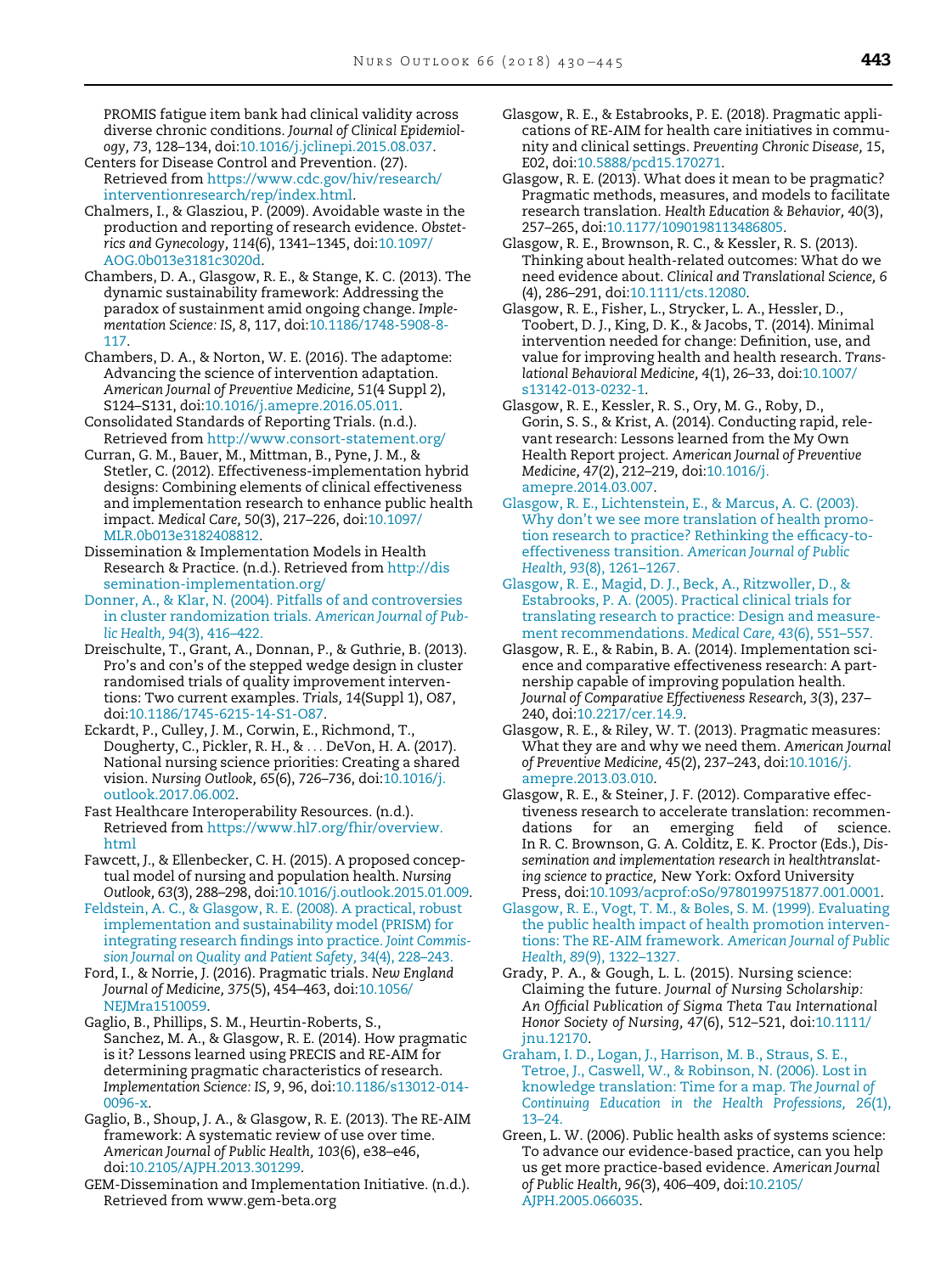<span id="page-14-12"></span>[Greenwald, P., & Cullen, J. W. \(1985\). The new emphasis in](http://refhub.elsevier.com/S0029-6554(18)30044-7/sbref0034) cancer control. [Journal of the National Cancer Institute, 74](http://refhub.elsevier.com/S0029-6554(18)30044-7/sbref0034) [\(3\), 543–551.](http://refhub.elsevier.com/S0029-6554(18)30044-7/sbref0034)

[Hamilton, A., Mittman, B., Campbell, D.,](http://refhub.elsevier.com/S0029-6554(18)30044-7/sbref0035) [Hutchinson, C., Liu, H., Moss, N., & Wyatt, G. \(2018\).](http://refhub.elsevier.com/S0029-6554(18)30044-7/sbref0035) [Understanding the impact of external context on](http://refhub.elsevier.com/S0029-6554(18)30044-7/sbref0035) [community-based implementation of an evidence](http://refhub.elsevier.com/S0029-6554(18)30044-7/sbref0035)[based HIV risk reduction intervention.](http://refhub.elsevier.com/S0029-6554(18)30044-7/sbref0035) BMC Health [Services Research, 18](http://refhub.elsevier.com/S0029-6554(18)30044-7/sbref0035)(1), 11.

<span id="page-14-16"></span><span id="page-14-3"></span>Harden, S. M., Gaglio, B., Shoup, J. A., Kinney, K. A., Johnson, S. B., Brito, F., ..., & Estabrooks, P. A. (2015). Fidelity to and comparative results across behavioral interventions evaluated through the RE-AIM framework: A systematic review. Systematic Reviews, 4, 155, doi[:10.1186/s13643-015-0141-0.](http://dx.doi.org/10.1186/s13643-015-0141-0)

<span id="page-14-19"></span><span id="page-14-13"></span><span id="page-14-6"></span>[Hemming, K., Haines, T. P., Chilton, P. J., Girling, A. J., &](http://refhub.elsevier.com/S0029-6554(18)30044-7/sbref0037) [Lilford, R. J. \(2015\). The stepped wedge cluster rando](http://refhub.elsevier.com/S0029-6554(18)30044-7/sbref0037)[mised trial: Rationale, design, analysis, and reporting.](http://refhub.elsevier.com/S0029-6554(18)30044-7/sbref0037) [British Medical Journal \(Clinical Research Ed.\), 350](http://refhub.elsevier.com/S0029-6554(18)30044-7/sbref0037), h391.

<span id="page-14-14"></span><span id="page-14-8"></span>Holtrop, J. S., Glasgow, R. E., & Rabin, B. A. (2018). Qualitative approaches to use of the RE-AIM framework: Rationale and methods. British Medical Journal, 18(1), 177, doi[:10.1186/s12913-018-2938-8.](http://dx.doi.org/10.1186/s12913-018-2938-8)

<span id="page-14-9"></span>Kessler, R. S., Purcell, E. P., Glasgow, R. E., Klesges, L. M., Benkeser, R. M., & Peek, C. J. (2013). What does it mean to "employ" the RE-AIM model? Evaluation & the Health Professions, 36(1), 44–66, doi[:10.1177/0163278712446066.](http://dx.doi.org/10.1177/0163278712446066)

<span id="page-14-0"></span>Kilbourne, A. M., Elwy, A. R., Sales, A. E., & Atkins, D. (2017). Accelerating research impact in a learning health care system: VA's quality enhancement research initiative in the choice act era. Medical Care, 55(Suppl 7), S4–S12, doi[:10.1097/MLR.0000000000000683](http://dx.doi.org/10.1097/MLR.0000000000000683) Suppl 1.

<span id="page-14-18"></span><span id="page-14-7"></span>Kilbourne, A. M., Neumann, M. S., Pincus, H. A., Bauer, M. S., & Stall, R. (2007). Implementing evidencebased interventions in health care: Application of the replicating effective programs framework. Implementation Science: IS, 2, 42, doi:[10.1186/1748-5908-2-42.](http://dx.doi.org/10.1186/1748-5908-2-42)

<span id="page-14-20"></span><span id="page-14-1"></span>King, K. M., & Thompson, D. R. (2008). Pragmatic trials: Is this a useful method in nursing research. Journal of Clinical Nursing, 17(11), 1401–1402, doi[:10.1111/j.1365-](http://dx.doi.org/10.1111/j.1365-2702.2008.02297.x) [2702.2008.02297.x.](http://dx.doi.org/10.1111/j.1365-2702.2008.02297.x)

Klesges, L. M., Estabrooks, P. A., Dzewaltowski, D. A., Bull, S. S., & Glasgow, R. E. (2005). Beginning with the application in mind: Designing and planning health behavior change interventions to enhance dissemination. Annals of Behavioral Medicine: A Publication of the Society of Behavioral Medicine, 29(Suppl 2), 66–75, doi[:10.1207/s15324796abm2902s\\_10.](http://dx.doi.org/10.1207/s15324796abm2902s_10)

<span id="page-14-17"></span><span id="page-14-4"></span>Krist, A. H., Glasgow, R. E., Heurtin-Roberts, S., Sabo, R. T., Roby, D. H., Gorin, S. N. S., & ... MOHR Study Group. (2016). The impact of behavioral and mental health risk assessments on goal setting in primary care. Translational Behavioral Medicine, 6(2), 212–219, doi:[10.1007/](http://dx.doi.org/10.1007/s13142-015-0384-2) [s13142-015-0384-2.](http://dx.doi.org/10.1007/s13142-015-0384-2)

<span id="page-14-5"></span>Krist, A. H., Glenn, B. A., Glasgow, R. E., Balasubramanian, B. A., Chambers, D. A., Fernandez, M. E., & ... MOHR Study Group. (2013). Designing a valid randomized pragmatic primary care implementation trial: The my own health report (MOHR) project. Implementation Science: IS, 8, 73, doi[:10.1186/1748-5908-8-73.](http://dx.doi.org/10.1186/1748-5908-8-73)

<span id="page-14-15"></span>Kroenke, K., Monahan, P. O., & Kean, J. (2015). Pragmatic characteristics of patient-reported outcome measures are important for use in clinical practice. Journal of Clinical Epidemiology, 68(9), 1085–1092, doi[:10.1016/j.jcli](http://dx.doi.org/10.1016/j.jclinepi.2015.03.023)[nepi.2015.03.023.](http://dx.doi.org/10.1016/j.jclinepi.2015.03.023)

<span id="page-14-10"></span><span id="page-14-2"></span>[Loudon, K., Treweek, S., Sullivan, F., Donnan, P.,](http://refhub.elsevier.com/S0029-6554(18)30044-7/sbref0047) [Thorpe, K. E., & Zwarenstein, M. \(2015\). The PRECIS-2](http://refhub.elsevier.com/S0029-6554(18)30044-7/sbref0047) <span id="page-14-11"></span>[tool: Designing trials that are fit for purpose.](http://refhub.elsevier.com/S0029-6554(18)30044-7/sbref0047) British [Medical Journal \(Clinical Research Ed.\), 350](http://refhub.elsevier.com/S0029-6554(18)30044-7/sbref0047), h2147.

Moher, D., Glasziou, P., Chalmers, I., Nasser, M., Bossuyt, P. M. M., Korevaar, D. A., & ... Boutron, I. (2016). Increasing value and reducing waste in biomedical research: Who's listening. Lancet, 387(10027), 1573– 1586, doi:[10.1016/S0140-6736\(15\)00307-4.](http://dx.doi.org/10.1016/S0140-6736(15)00307-4)

[Moore, G. F., Audrey, S., Barker, M., Bond, L., Bonell, C.,](http://refhub.elsevier.com/S0029-6554(18)30044-7/sbref0049) [Hardeman, W., &](http://refhub.elsevier.com/S0029-6554(18)30044-7/sbref0049) ... [Baird, J. \(2015\). Process evaluation](http://refhub.elsevier.com/S0029-6554(18)30044-7/sbref0049) [of complex interventions: Medical Research Council](http://refhub.elsevier.com/S0029-6554(18)30044-7/sbref0049) guidance. [British Medical Journal, 350h](http://refhub.elsevier.com/S0029-6554(18)30044-7/sbref0049), h1258.

My Own Health Report. (n.d.). Retrieved from https:// myownhealthreport.org

NIH Collaboratory Living Textbook of Pragmatic Clinical Trials. (n.d.). Retrieved from [http://www.rethinkingcli](http://www.rethinkingclinicaltrials.org/) [nicaltrials.org/](http://www.rethinkingclinicaltrials.org/)

Nilsen, P. (2015). Making sense of implementation theories, models and frameworks. Implementation Science: IS, 10, 53, doi:[10.1186/s13012-015-0242-0.](http://dx.doi.org/10.1186/s13012-015-0242-0)

- Ory, M. G., Altpeter, M., Belza, B., Helduser, J., Zhang, C., & Smith, M. L. (2014). Perceived utility of the RE-AIM framework for health promotion/disease prevention initiatives for older adults: A case study from the U.S. evidence-based disease prevention initiative. Frontiers in Public Health, 2, 143, doi:[10.3389/fpubh.2014.00143.](http://dx.doi.org/10.3389/fpubh.2014.00143)
- [Palinkas, L. A., & Cooper, B. R. \(2017\). Mixed methods eval](http://refhub.elsevier.com/S0029-6554(18)30044-7/sbref0052)[uation in dissemination and implementation science.](http://refhub.elsevier.com/S0029-6554(18)30044-7/sbref0052) [In R. C. Brownson, G. A. Colditz, E. K. Proctor \(Eds.\),](http://refhub.elsevier.com/S0029-6554(18)30044-7/sbref0052) Dis[semination and implementation research in health: translat](http://refhub.elsevier.com/S0029-6554(18)30044-7/sbref0052)ing science to practice [\(Second edition\). Oxford, NY:](http://refhub.elsevier.com/S0029-6554(18)30044-7/sbref0052) [Oxford University Press.](http://refhub.elsevier.com/S0029-6554(18)30044-7/sbref0052)
- Peek, C. J., Glasgow, R. E., Stange, K. C., Klesges, L. M., Purcell, E. P., & Kessler, R. S. (2014). The 5 R's: An emerging bold standard for conducting relevant research in a changing world. Annals of Family Medicine, 12(5), 447–455, doi:[10.1370/afm.1688.](http://dx.doi.org/10.1370/afm.1688)
- Perla, R. J., Provost, L. P., & Parry, G. J. (2013). Seven propositions of the science of improvement: Exploring foundations. Quality Management in Health Care, 22(3), 170– 186, doi:[10.1097/QMH.0b013e31829a6a15.](http://dx.doi.org/10.1097/QMH.0b013e31829a6a15)
- Powell, B. J., Stanick, C. F., Halko, H. M., Dorsey, C. N., Weiner, B. J., Barwick, M. A., & ... Lewis, C. C. (2017). Toward criteria for pragmatic measurement in implementation research and practice: A stakeholder-driven approach using concept mapping. Implementation Science: IS, 12(1), 118, doi[:10.1186/s13012-017-0649-x.](http://dx.doi.org/10.1186/s13012-017-0649-x)
- Pragmatic Trials Workshop Handbook. (2014). Retrieved from [http://www.ucdenver.edu/academics/colleges/](http://www.ucdenver.edu/academics/colleges/medicalschool/programs/crisp/training/Pages/Pragmatic-Trials-Workshop.aspx) [medicalschool/programs/crisp/training/Pages/Prag](http://www.ucdenver.edu/academics/colleges/medicalschool/programs/crisp/training/Pages/Pragmatic-Trials-Workshop.aspx) [matic-Trials-Workshop.aspx](http://www.ucdenver.edu/academics/colleges/medicalschool/programs/crisp/training/Pages/Pragmatic-Trials-Workshop.aspx).

[Proctor, E. K., Powell, B. J., & Feely, M. A. \(2014\). Measure](http://refhub.elsevier.com/S0029-6554(18)30044-7/sbref0057)[ment in dissemination and implementation science.](http://refhub.elsevier.com/S0029-6554(18)30044-7/sbref0057) [In R. S. Beidas, & P. C. Kendall \(Eds.\),](http://refhub.elsevier.com/S0029-6554(18)30044-7/sbref0057) Dissemination and [implementation of evidence-based practices in child and ado](http://refhub.elsevier.com/S0029-6554(18)30044-7/sbref0057)lescent mental health[Oxford, NY: Oxford University Press.](http://refhub.elsevier.com/S0029-6554(18)30044-7/sbref0057)

Proctor, E. K., Powell, B. J., & McMillen, J. C. (2013). Implementation strategies: Recommendations for specifying and reporting. Implementation Science: IS, 8, 139, doi[:10.1186/1748-5908-8-139.](http://dx.doi.org/10.1186/1748-5908-8-139)

Proctor, E., Silmere, H., Raghavan, R., Hovmand, P., Aarons, G., Bunger, A., & ... Hensley, M. (2011). Outcomes for implementation research: Conceptual distinctions, measurement challenges, and research agenda. Administration and Policy in Mental Health, 38(2), 65–76, doi:[10.1007/s10488-010-0319-7.](http://dx.doi.org/10.1007/s10488-010-0319-7)

[Rabin, B. A., & Brownson, R. C. \(2018\). Terminology for](http://refhub.elsevier.com/S0029-6554(18)30044-7/sbref0060) [dissemination and implementation research.](http://refhub.elsevier.com/S0029-6554(18)30044-7/sbref0060) [In R. C. Brownson, G. A. Colditz, E. K. Proctor \(Eds.\),](http://refhub.elsevier.com/S0029-6554(18)30044-7/sbref0060)